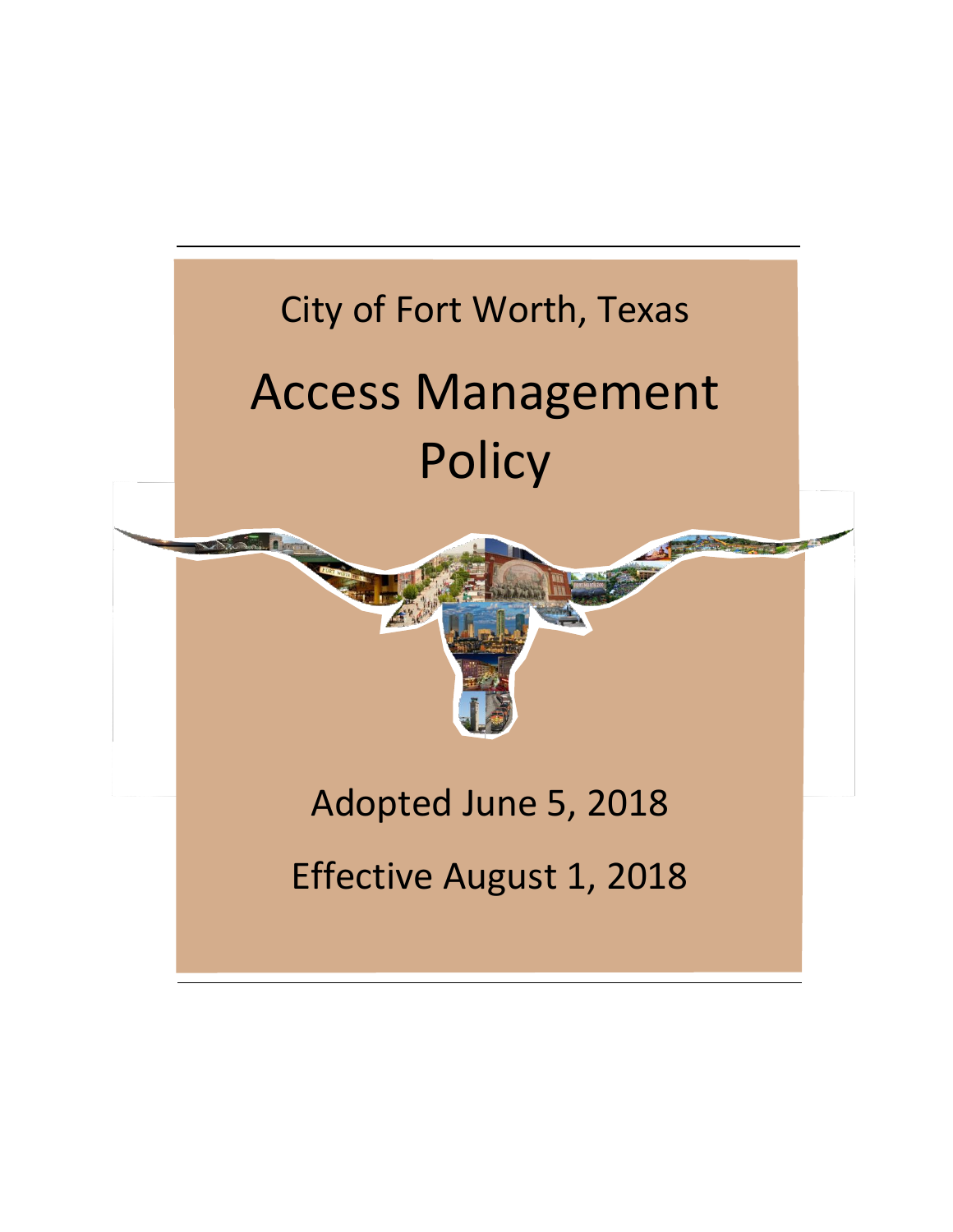## <span id="page-1-0"></span>**Table of Contents**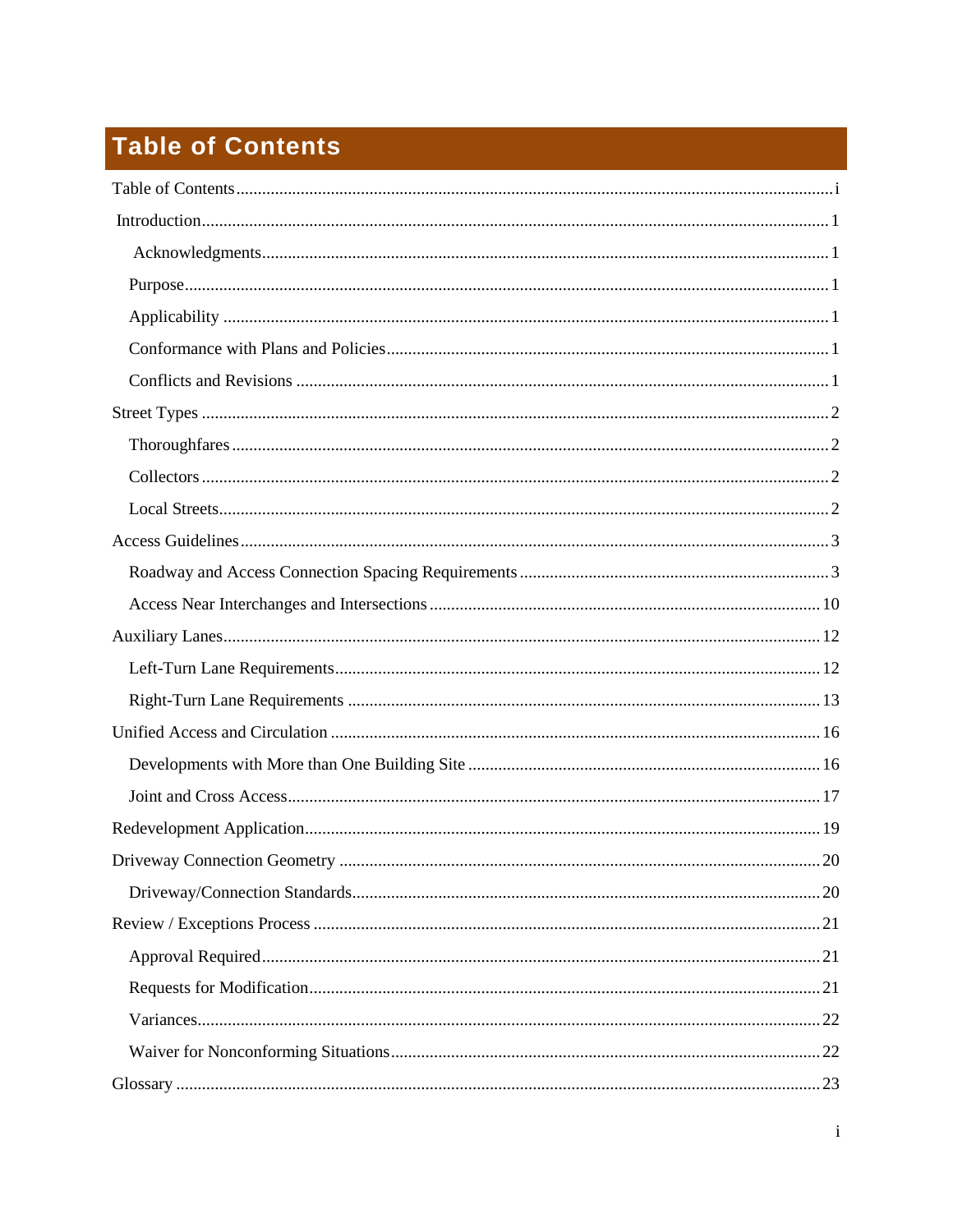| $\mathbf{D}$ . |
|----------------|
|----------------|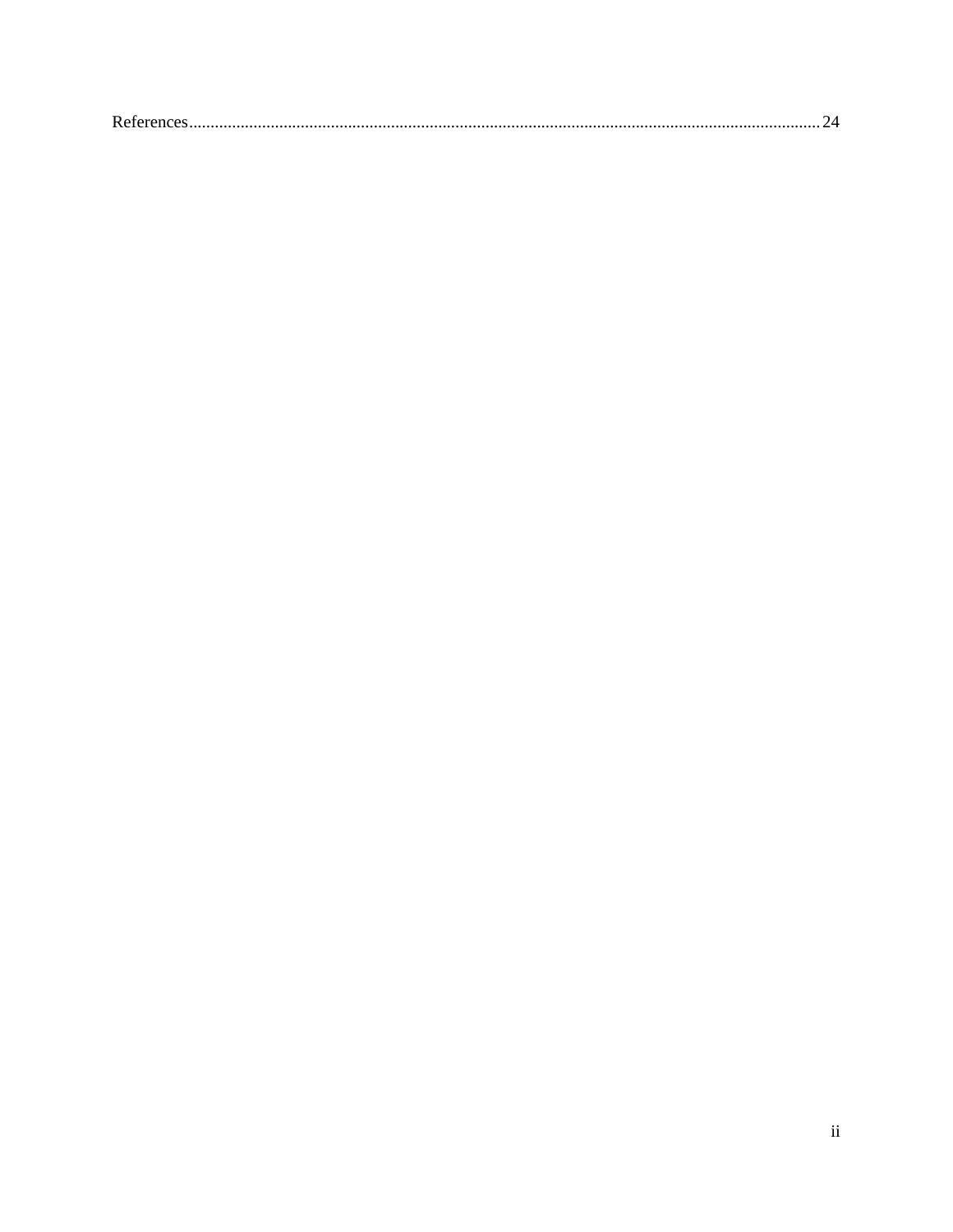## <span id="page-3-0"></span>**Introduction**



## <span id="page-3-1"></span>**Acknowledgments**

This document draws on the prior work of a number of other communities, consultants, and researchers. In some cases this prior work was used as a reference; however, in other cases it was determined to be directly applicable to Fort Worth. In those situations, the standards and/or policies have been incorporated into this document. The references section at the end of this document includes these publications.

## <span id="page-3-2"></span>**Purpose**

Access management is the coordinated planning, regulation, and design of access between roadways and land development. An effective access management program can reduce crashes by 50%, increase roadway capacity by 23% to 45%, and reduce travel time and delay by 40% to 60% (TRB Access Management Manual 2nd Edition (2014)). Access management also has an overall positive economic impact on businesses in access-controlled corridors.

The purpose, therefore, of this Access Management Manual is to provide for and manage access to land development, while preserving the regional flow of traffic in terms of safety, capacity, and speed. The guidelines recognize both the right of reasonable access to private property and the right of the citizens of Fort Worth to safe and efficient travel. To achieve this policy intent, the Manual draws on existing regional and national access management guidelines to set policies and standards.

## <span id="page-3-3"></span>**Applicability**

This Manual applies to all roadways and roadway rights-of-way (public and private) within the City of Fort Worth, as well as to all properties within the City that abut these roadways. The requirements of this Manual are in addition to other state or local standards and requirements that may be in force on these roadways (such as the 2011 TxDOT Access Management Manual).

## <span id="page-3-4"></span>**Conformance with Plans and Policies**

The guidelines are intended as a complement to the plans and policies set forth in the City of Fort Worth's Master Thoroughfare Plan (MTP). In addition, they are intended to conform to, support, and supplement policies and plans of TxDOT and the North Central Texas Council of Governments (NCTCOG).

## <span id="page-3-5"></span>**Conflicts and Revisions**

While efforts have been made to ensure that these guidelines do not conflict with any city codes, subdivision regulations, zoning ordinance, roadway design standards, or other city, state and county planning and design regulations or documents, there may be occasions where discrepancies between these policies arise. Upon such an occasion, the most recently adopted policy should apply.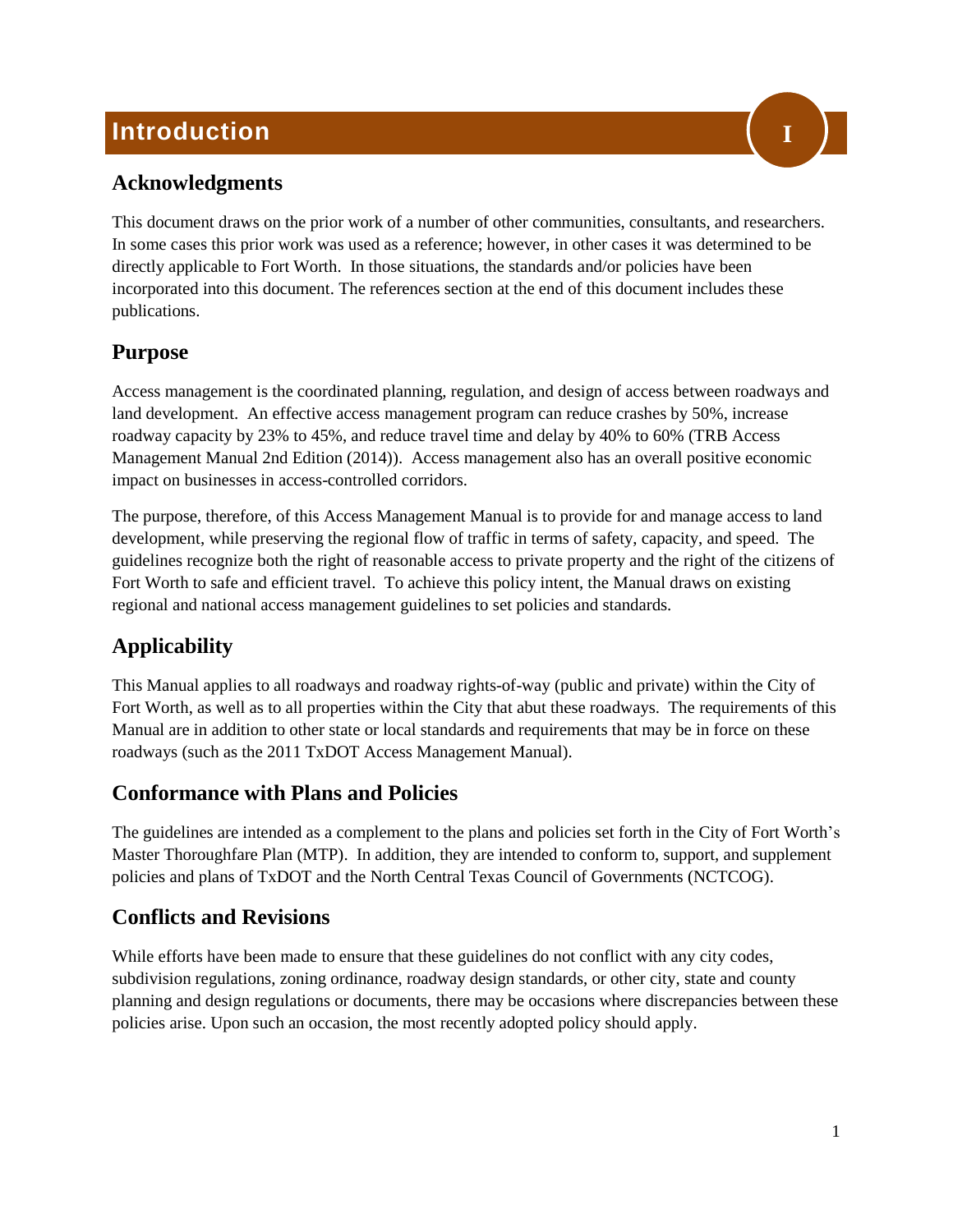## <span id="page-4-0"></span>**Street Types**

## <span id="page-4-1"></span>**Thoroughfares**

Rather than categorizing thoroughfares solely on the basis of traffic volumes and speeds, the MTP categorizations are designed to reflect streets' respective land-use contexts, and a balanced approach to the various transportation modes needing to use each Street Type. The Street Type concept covers all thoroughfares in the City (with certain exceptions noted in the MTP), including those that have already been built. The MTP includes five thoroughfare Street Types:

- System Link
- Commercial Connector
- Neighborhood Connector
- Commerce/Mixed Use Street
- Activity Street

Each of these Street Types is accompanied by a suite of cross-sections, and the MTP provides a selection process resulting in a cross-section assignment for every thoroughfare segment in the City and ETJ.

## <span id="page-4-2"></span>**Collectors**

Although collector streets are not mapped in the MTP, cross-sections are provided in that document. Collectors provide extremely important supporting connections to the City's overall transportation system, moving traffic from local streets and developments to thoroughfares. They support access management at the network level: specifically, a well-designed collector network can reduce overall traffic pressure by allowing shorter, more local trips to be made off the thoroughfare network. Thus, the spacing or "density" of collectors throughout the roadway network is an important component of an efficient and successful transportation system.

## <span id="page-4-3"></span>**Local Streets**

Local streets are also not mapped in the MTP, but cross-sections are provided in that document. Local streets play a role in access management, and are thus addressed in relevant sections of this manual.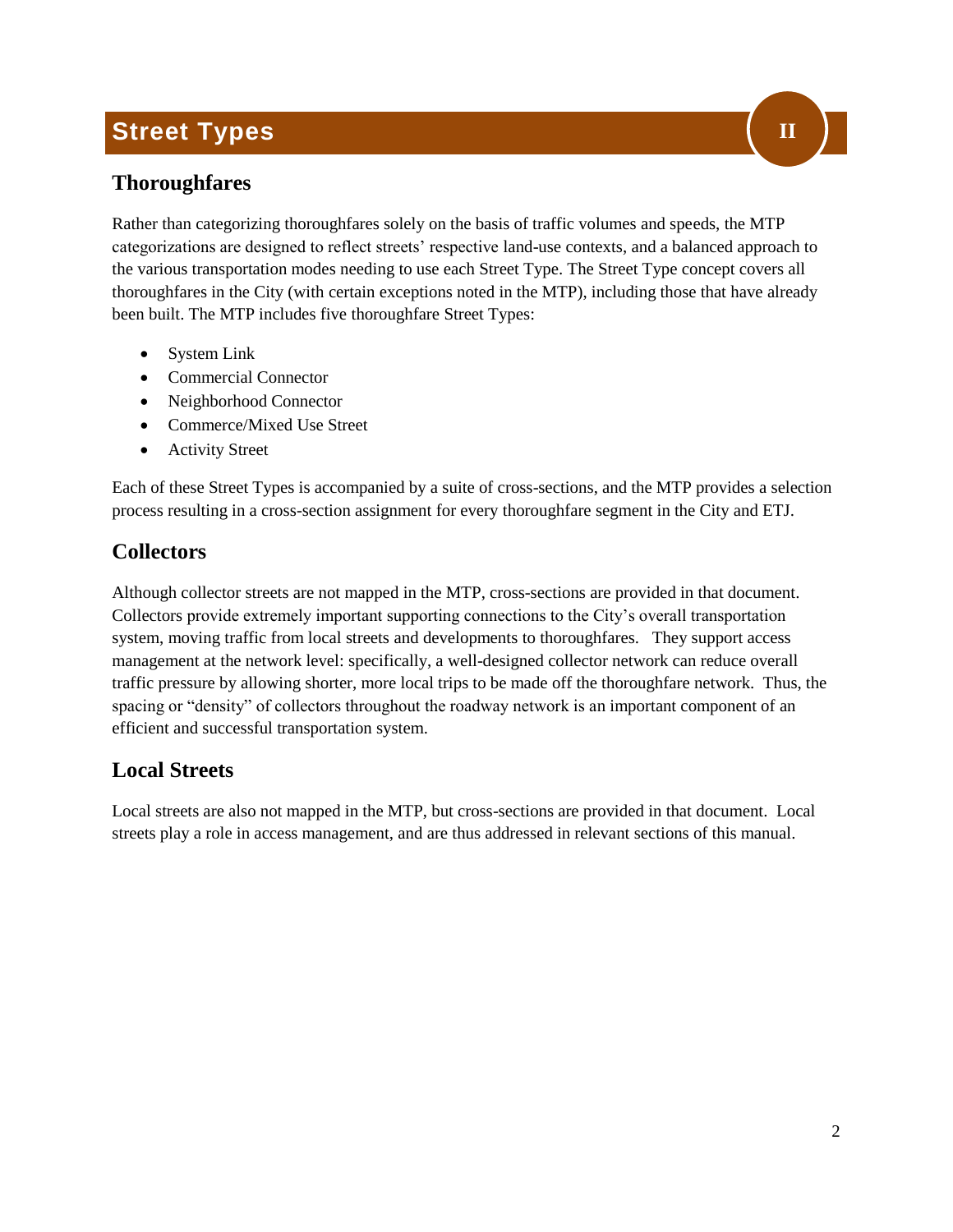## <span id="page-5-0"></span>**Access Guidelines**



## <span id="page-5-1"></span>**Roadway and Access Connection Spacing Requirements**

Recent research has verified that adequate spacing between access points significantly benefits traffic safety as well as traffic flow and operations on the local street system. This includes implementing appropriate and uniform spacing for driveways, cross-streets, and signalized intersections.

According to the 2014 TRB Access Management Manual, urban and suburban streets with 20 access points per mile (every 260 feet) typically have crash rates that are 30 to 40 percent lower than streets with 40 access points per mile (every 130 feet). The increase is more pronounced on streets without medians or two-way left-turn lanes. In addition, closely spaced or irregularly spaced traffic signals on arterial roadways result in frequent stops, unnecessary delay, increased fuel consumption, excessive vehicular emissions, and high crash rates (NCHRP 420, 1999). The most efficient and safe signalized corridors typically have long and uniform signal spacing.

Key factors to consider in regards to connection spacing include:

- Establishing appropriate and uniform spacing to promote consistent and suitable traffic flows and speeds
- Reducing the overall frequency of access points to limit conflicts and improve safety
- Maintaining safe distances between access points to provide appropriate stopping, intersection, and decision sight distances.
- Avoiding interchange and intersection functional areas (as defined later in this section) to the extent practical to limit conflicts and maintain capacity

All new or modified street and access connections to Thoroughfares (as designated by the MTP) in the City of Fort Worth must meet or exceed the allowable minimum connection spacing requirements shown in **Figure 3.1** except as noted below. Connection spacing distances shown in the table must be measured between the endpoints shown in the figure. Distances D and I are measured along the edge of the traveled way from the closest edge of pavement of the first access connection to the closest edge of pavement of the second access connection. The remaining distances are measured center to center.

Section V discusses joint-access driveways, cross-access connections, and public access easements as one set of techniques that can be used to avoid violating these minimum spacing requirements. It should also be noted that these minimum spacing distances are not intended to set the number of access points for a given property frontage. The number of access points is a function of land-use (type and intensity) and need (See Section V).

The street type for a specific Thoroughfare segment must be determined using the most recent approved version of the Master Thoroughfare Plan. The guidelines from several large and/or developing cities in Texas were considered in the development of the values shown in **Figure 3.1**.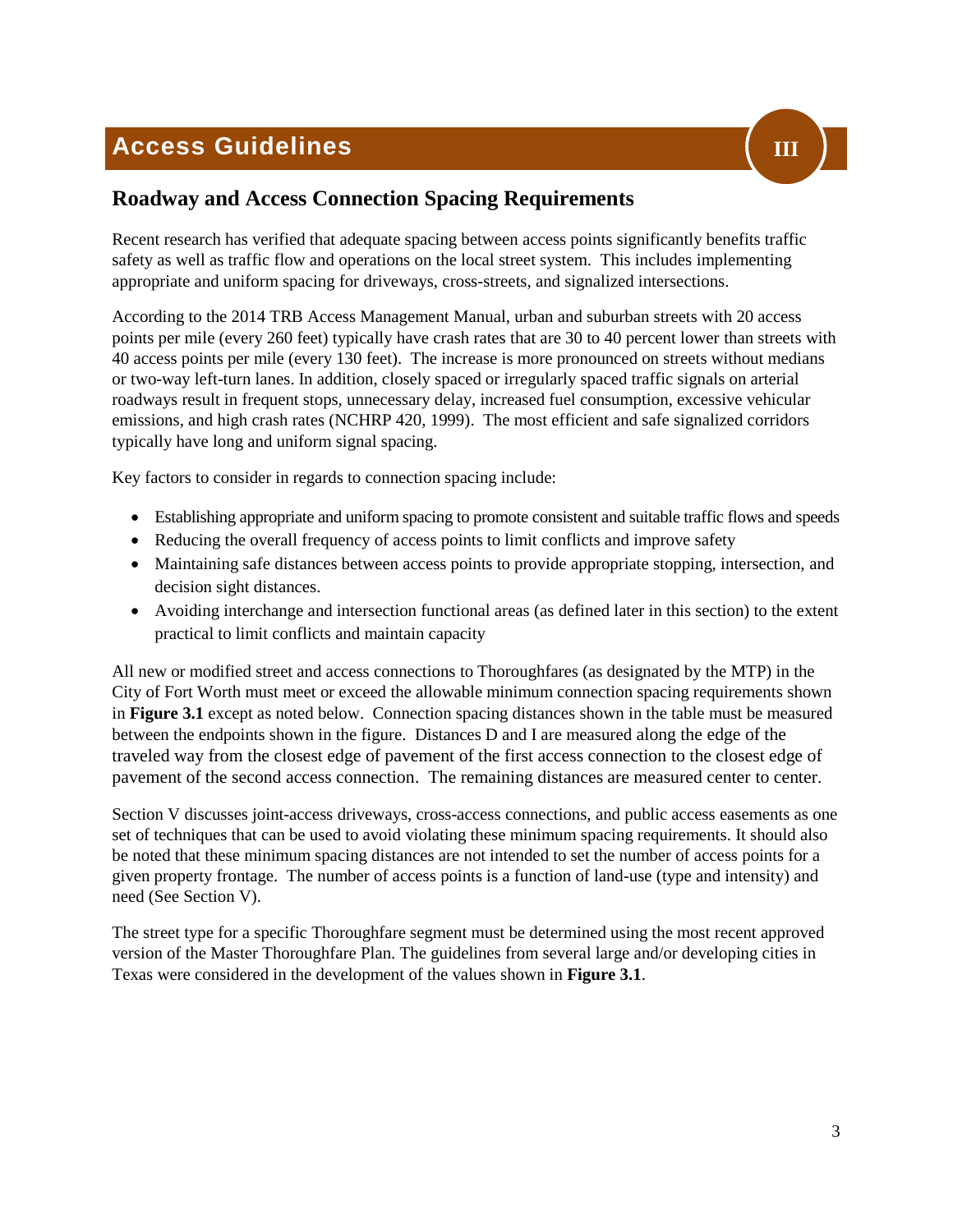|                             | <b>MTP</b>          | <b>MTP</b>     | D            |              | S            | $\mathbf C$    | М            |
|-----------------------------|---------------------|----------------|--------------|--------------|--------------|----------------|--------------|
|                             | Target              | Range of       | $Diveway -$  | Intersection | Signalized   | Street         | Median       |
|                             | <i>Speed</i>        | <i>Through</i> | Driveway     | $-$ Driveway | Intersection | Spacing (ft)   | Opening      |
| <b>Street Type</b>          | $(mph)$ †           | Lanes          | Spacing (ft) | Spacing (ft) | Spacing (ft) |                | Spacing (ft) |
| System Link                 | 35 to 45            | 4 to 6         | 300          | 300          | 1,320        | $1,000-1,320*$ | $500 - 800$  |
| <b>Commercial Connector</b> | 30 to 35            | 2 to 6         | 250          | 250          | 1,000        | 660-1,000*     | $500 - 800$  |
| Neighborhood Connector      | 30 to 35            | 2 to 6         | 200          | 250          | 1,000        | 660-1,000*     | $500 - 800$  |
| Commerce / Mixed-Use St     | 25                  | 2 to 4         | 150          | 150          | $600-1,320*$ | $300 - 660*$   | <b>NA</b>    |
| <b>Activity Street</b>      | 25                  | 2 to 4         | $100**$      | $100**$      | $400 - 800*$ | $300 - 660*$   | $NA***$      |
| Collector Streets****       | $25 \text{ to } 30$ | 2              | 1001         | 100          | <b>NA</b>    | 250            | <b>NA</b>    |
| Local Streets****           | 25                  | $\overline{c}$ | 751          | 75           | NA           | 250            | NA           |

**Figure 3.1: Minimum Street and Access Connection Spacing** 

† Target speed is defined in the MTP as the recommended design speed

\* Refer to text discussion regarding allowable minimums and desirable maximums

‡ This does not apply to residential driveways

\*\* New driveways on Activity Streets are only allowed if there is not access from a lower class roadway

\*\*\* Median treatments and openings for Activity Streets must be examined on a project- and context-specific basis

\*\*\*\*Collector/Local Streets: Values shown are for guidance only; closer access spacing may be permitted at the discretion of the City Traffic Engineer or designee.

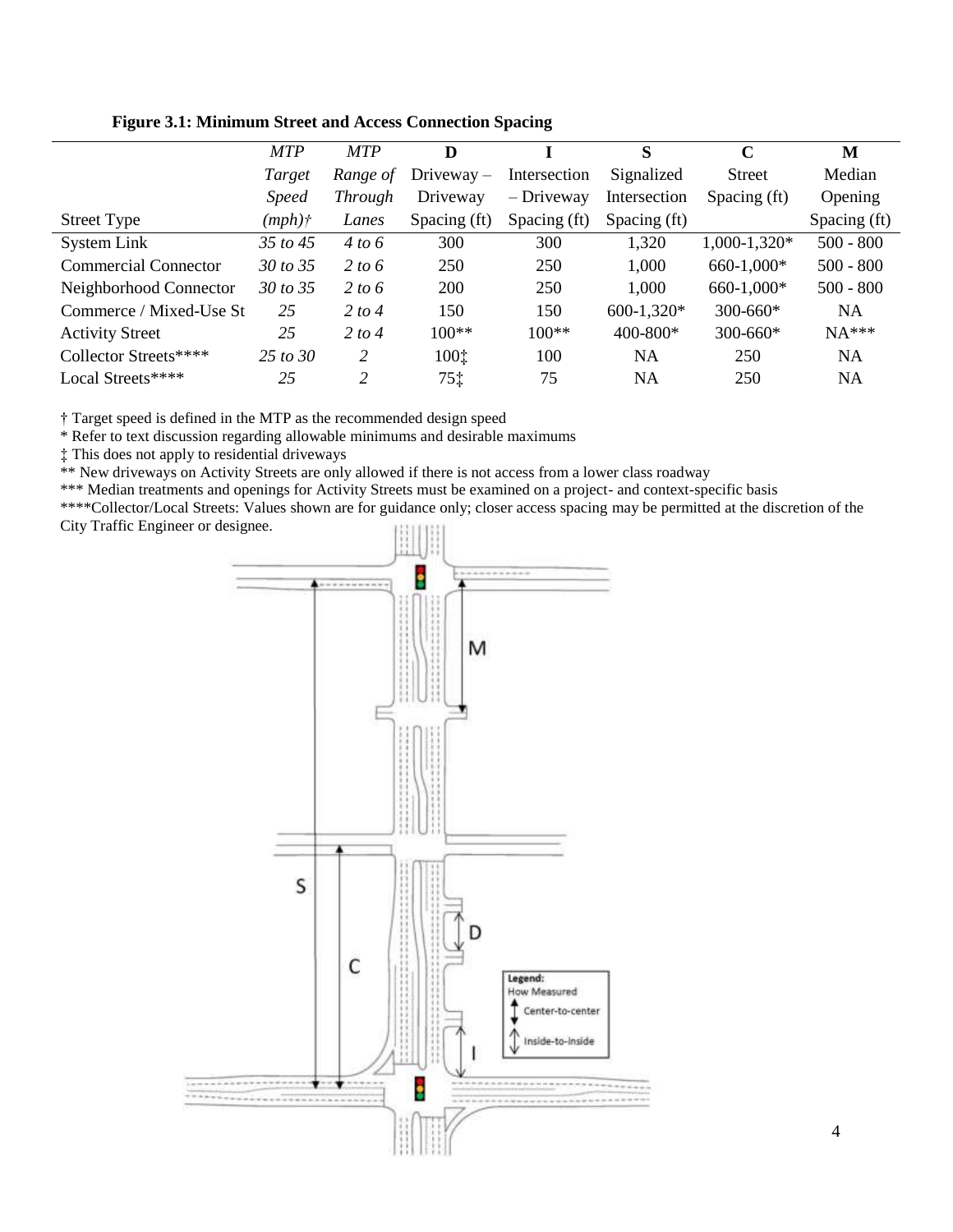The spacing requirements are not intended to constrain infill or small site developments or redevelopments. The City Traffic Engineer or designee has the authority to reduce the requirements by up to 10 percent based on existing site and street constraints and an engineering analysis demonstrating that the connection will function adequately and safely. (See Section VIII)

As shown on **Figure 3.1**, the distance between two driveways (D) ranges from 100 feet to 300 feet depending on the street type. The distance between an intersection and a driveway (I) also ranges from 100 feet to 300 feet, with the only difference being a 50 foot increase on Commercial Connectors to provide additional intersection clearance in commercial areas. These are minimum allowable distances; longer distances are preferred to avoid driveway and intersection functional areas, which can extend much further depending on the target speed as discussed later in this section.

Low volume streets intersecting thoroughfares, except System Links, can be treated as driveways if the following three criteria are met:

- Projected ADT on the street is 500 or less;
- Main street volume is 20,000 or less; and
- Main street has fewer than 6 lanes.

**Figure 3.1** indicates the distance criteria between signals (S), including expected future signals, on System Links, Commercial Connectors, and Neighborhood Connectors. These distances are necessary to maintain acceptable traffic flow and signal progression. For Commerce / Mixed-Use Streets and Activity Streets, a range is indicated. The lower value is the minimum allowable distance between signals on these street types. These distances reflect the desire for increased density along these streets and the need to balance traffic flow with a denser street grid and pedestrian crossing opportunities. The upper value is the desirable maximum distance between signals along these types of streets for the same reasons. The potential to adjust the signal spacing for a specific project is discussed below.

The installation of a traffic signal in the City of Fort Worth must meet one or more of the signal warrants in the Manual on Uniform Traffic Control Devices (MUTCD). As stated in the MUTCD, use of the peak hour warrant is limited only to "unusual cases". Warrants must be based on existing traffic volumes or existing plus proposed development volumes with the approval of the City Traffic Engineer or designee. The preferred spacing must be pursued in all new street and access point construction. However, if the signal spacing guidelines cannot be achieved, an engineering study will be required to be submitted to the City Traffic Engineer or designee, who will make a determination as to whether the requirement may be adjusted. The engineering study must be provided to demonstrate the need for, and acceptability of, the lower value. This will include documenting that the traffic signal will not degrade traffic conditions (current or future operations and safety) below acceptable levels. The installation of a traffic signal (and any study of a potential signal location) must take into account possible future signals in the vicinity of the intersection, such that the build-out land-use and traffic condition will not require signals spaced more closely than the minimum allowable distances specified in **Figure 3.1** (unless adjusted as described in this paragraph).

The street spacing distances (C) shown in **Figure 3.1** indicate the minimum allowable street spacing and a desirable maximum for each street type. The minimum spacing is to promote the safe and efficient movement of traffic on the different street types, while the desirable maximums are to promote appropriately dense street grids which provide access and promote pedestrian and bicycle connectivity.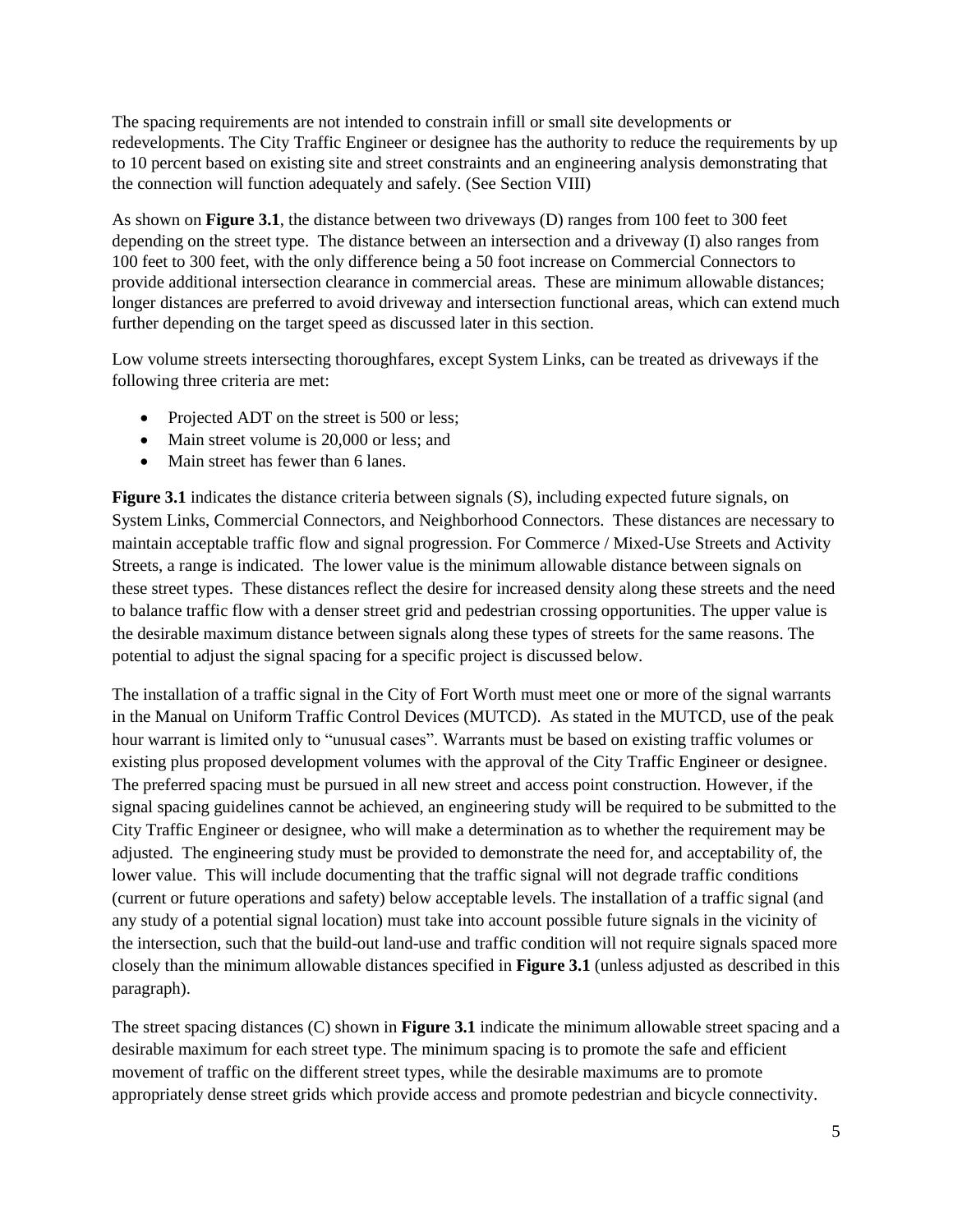Street and access connection spacing on collector streets in the City of Fort Worth must also follow the general guidance provided by **Figure 3.1**. For each collector street, the target speed, number of lanes, and land-uses must be considered to determine an appropriate desirable minimum (or maximum) spacing. For collector and local streets, the values in **Figure 3.1** are for guidance only and closer access spacing can be permitted at the discretion of the City Traffic Engineer or designee.

The City of Fort Worth views roundabouts as a viable, and sometimes even a preferred, alternative to the use of traffic signals in locations where an engineering study indicates that they are physically feasible (e.g. available right-of-way and acceptable topography) and would operate acceptably (e.g. sufficient traffic capacity, and safe operating conditions). Where roundabouts are used, the spacing distances shown in **Figure 3.2** would apply as the initial guidelines rather than the values in **Figure 3.1**. It may be possible to decrease the values shown in Figure 3.2, though it is important to take into account the typical need for increased spacing downstream from a roundabout compared to upstream from a roundabout. For all situations where a roundabout is to be constructed, where a driveway (I) is to be constructed within 300 feet of a roundabout, or where a non-driveway access connection (R, C, M, SR) is to be constructed within 1,000 feet of a roundabout, a traffic study must be completed to show that the proposed roundabout, driveway, and/or access connection will function acceptably after full-build out plus five years.

It is worth noting that roundabouts can also be used to resolve spacing conflicts with nearby driveways or streets by incorporating these access points as additional legs into the roundabout. This type of configuration may at times be a viable option for access to a "hard corner" lot – allowing the lot to access the fifth leg of a roundabout. As in the discussion above, a traffic study must be completed in these cases to demonstrate that the proposed configuration will function acceptably in the time horizon discussed above.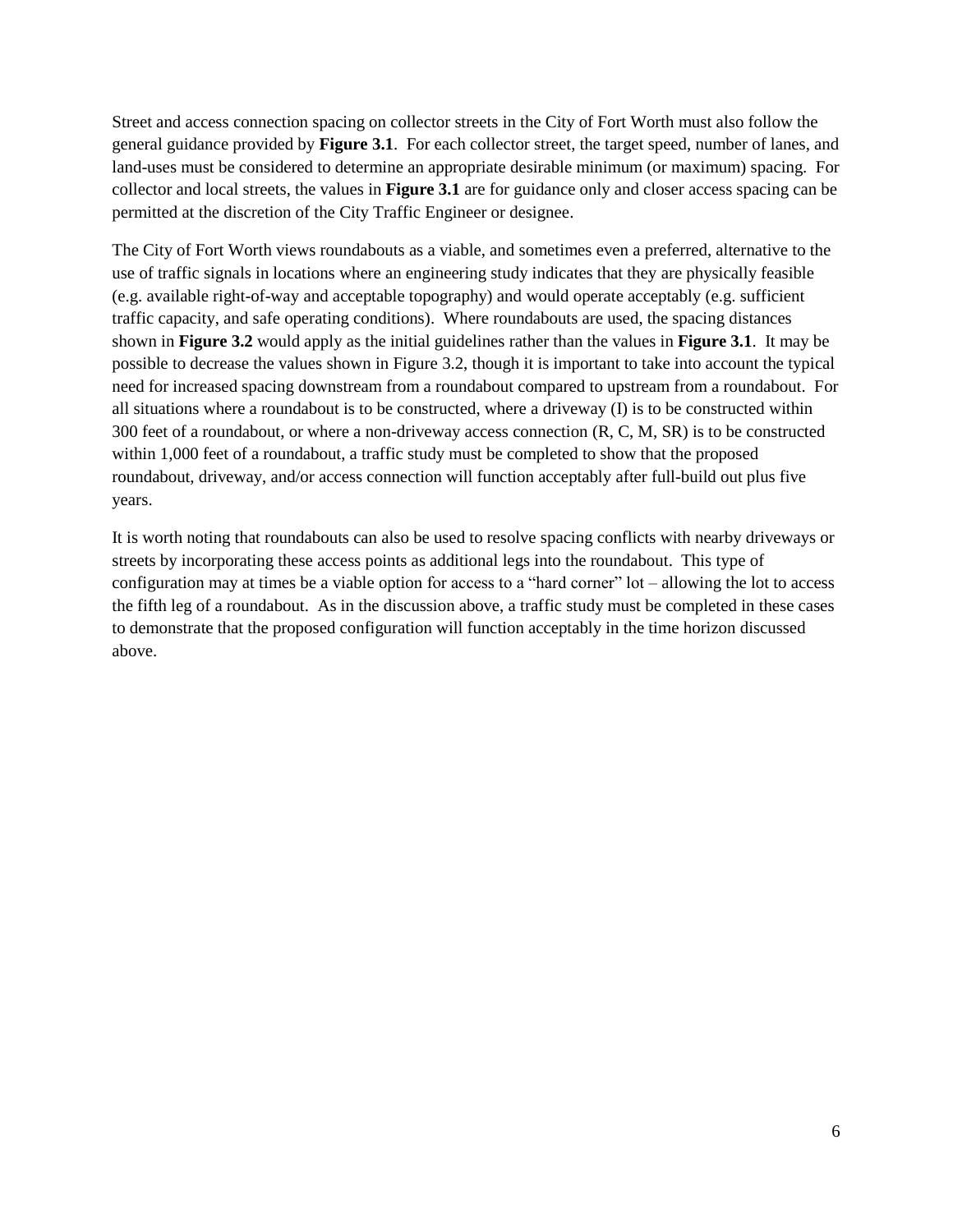|                             | <b>MTP</b>   | <b>MTP</b>     |              | R            | $\mathbf C$    | M            | <b>SR</b>      |
|-----------------------------|--------------|----------------|--------------|--------------|----------------|--------------|----------------|
|                             | Target       | Range of       | Roundabout   | Roundabout-  | <b>Street</b>  | Median       | $Signal -$     |
|                             | <i>Speed</i> | <i>Through</i> | $-$ Driveway | Roundabout   | Spacing (ft)   | Opening      | Roundabout     |
| Street Type                 | $(mph)$ †    | Lanes          | Spacing (ft) | Spacing (ft) |                | Spacing (ft) | Spacing (ft)   |
| System Link                 | 35 to 45     | 4 to 6         | 300          | 660-1,320*   | $1,000-1,320*$ | $500 - 800$  | $1,000-1,320*$ |
| <b>Commercial Connector</b> | 30 to 35     | 2 to 6         | 250          | 660-1,000*   | 660-1,000*     |              | 660-1,000*     |
| Neighborhood Connector      | 30 to 35     | 2 to 6         | 250          | 660-1,000*   | 660-1,000*     | ν            | 660-1,000*     |
| Commerce / Mixed-Use St     | 25           | 2 to 4         | 150          | $300 - 660*$ | $300 - 660*$   | 300-800      | 300-660*       |
| <b>Activity Street</b>      | 25           | 2 to 4         | $100**$      | $300 - 660*$ | $300 - 660*$   | 300-800      | 300-660*       |
| <b>Collector Streets</b>    | 2.5 to $30$  | 2              | 100          | 250          | 250            | NA           | 250            |
| <b>Local Streets</b>        | 25           | 2              | 75           | 250          | 250            | NA           | 250            |



† Target speed is defined in the MTP as the recommended design speed

\* Refer to text discussion regarding allowable minimums and desirable maximums

\*\* New driveways on Activity Streets are only allowed if there is not access from a lower class roadway

*Note: The distances in this table are initial guidelines. Lower values may be acceptable. For all proposed roundabouts, where a driveway (I) is to be constructed within 300 ft or where a connection (R, C, M, SR) is to be constructed within 1,000 feet, a traffic study must be completed to show that the roundabout, driveway, and/or access connection will function acceptably after full-build out plus five years.*

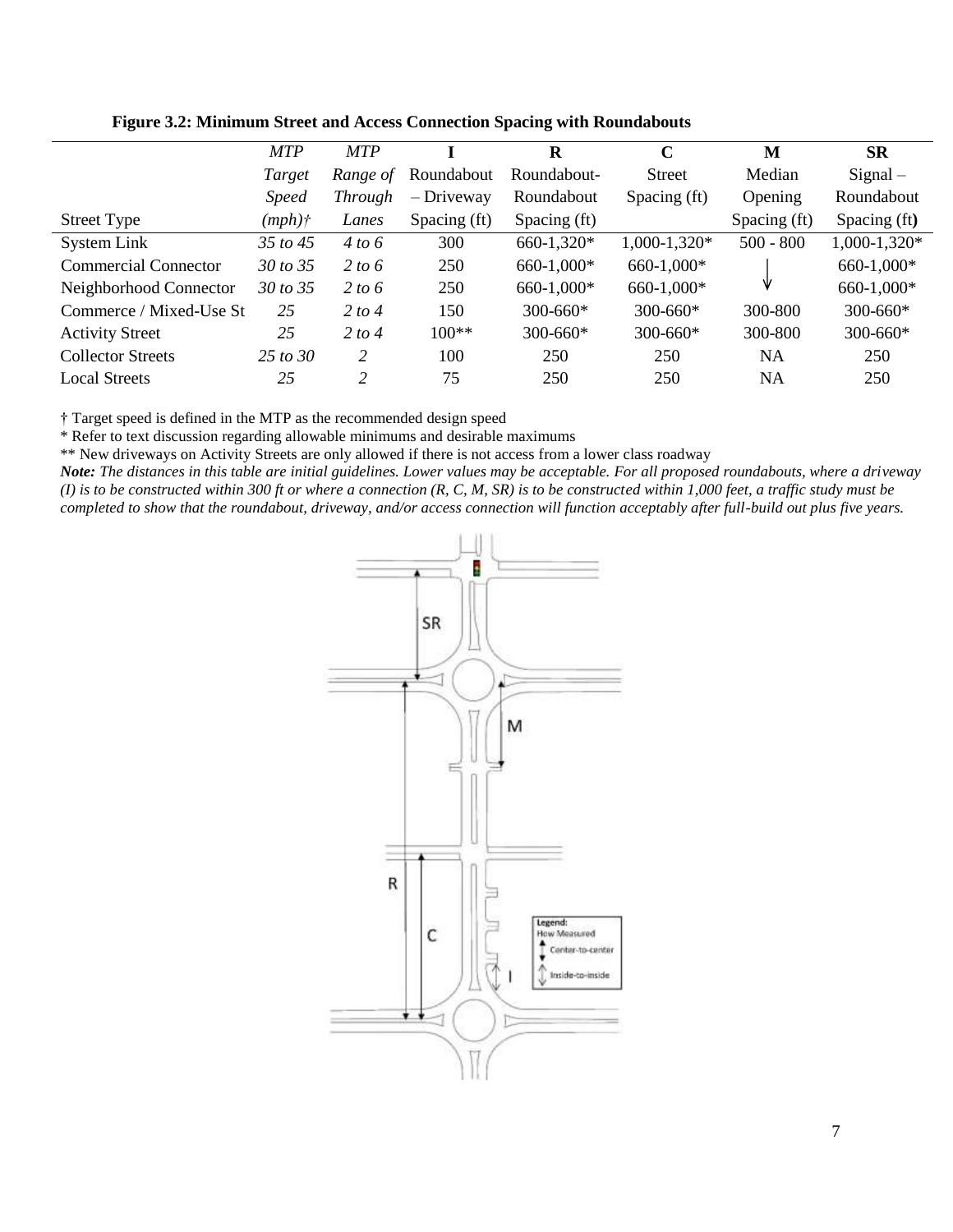#### *Restrictive Medians – Installation and Standards*

Restrictive (or non-traversable) medians improve roadway safety by physically separating vehicles traveling in opposite directions, greatly reducing the chance of head-on collisions. They can also improve roadway operations by controlling where a vehicle can make a left turn onto and off of the roadway, and providing left turn lanes separate from the through lanes. Median types for each section of thoroughfare in Fort Worth are defined by the MTP. In cases where a restrictive median is desired to be included on a thoroughfare in conflict with the MTP (for example, in a high-crash location or other area in which it is desirable to limit left turns to improve safety), the appropriate MTP amendment or waiver process must be followed.

#### *Median Openings Types and Installation Requirements*

Median openings are designed to allow one or more left-turn movements across a restrictive median. They can be full-access openings or directional openings as shown in **Figure 3.3**. Leftturn lanes are required at all new or modified median openings with the exception of roundabout intersections, or along "Aesthetic Corridors" as defined by the MTP.

Regardless of street type and median opening type, the minimum spacing between median openings must be 500 to 800 feet. In addition, median openings must conform to the connection spacing and traffic signal spacing requirements outlined previously. The spacing must take into account expected future connections and traffic signals.

Median openings must only be allowed where they meet the minimum connection spacing requirements, provide adequate sight distance, provide adequate left-turn storage and deceleration length, and meet any other necessary design requirements or guidelines. An engineering study must be provided to support the location of a new or modified median opening.

Additional guidance on appropriate use of directional median

openings, including "hooded" left turns, can be found in TRB's Access Management Manual, 2nd Edition (2014)

**Figure 3.3: Example Median Openings**  (Not All-Inclusive)

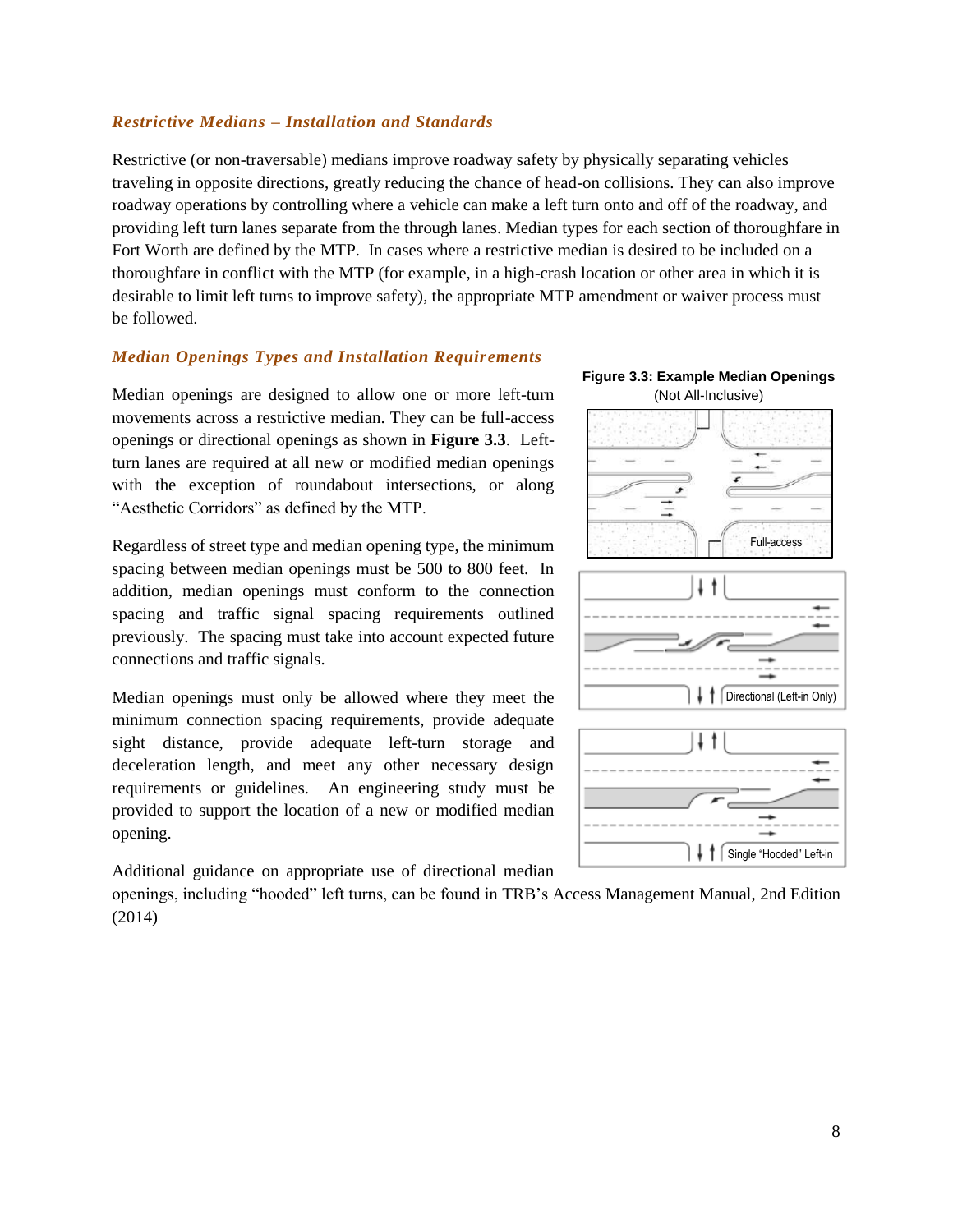If the median spacing guidelines cannot be achieved, the engineering study must justify the proposed spacing. Refer to Section VII for the waiver and exception process. The engineering study must demonstrate

the need for, and acceptability of, the lower value. This will include documenting that the median opening will not degrade traffic conditions (current or future operations and safety) below acceptable levels. The primary metric for this evaluation must be a comparison of  $95<sup>th</sup>$  percentile peak hour queue length and the available queue storage, demonstrating that the median opening will not impact upstream and downstream intersections or signals.

New left-turn lanes that are built in wide medians (as defined by the MTP) must be designed to provide offset left turns. Offset left-turn lanes have proven to reduce crash rates by improving the mutual visibility of opposing vehicles. **Figure 3.4** depicts the offset left turn lane with a preferred 3.5-foot offset distance.

# **Offset** Distance 3.5 feet preferred

**Figure 3.4: Offset Left-turn Lanes**

#### *Continuous Two-Way Left-Turn Lanes – Installation and Standards*

The use of continuous two-way left-turn (TWLT) lanes is guided by the typical section selection process in the MTP. From an access management standpoint, the number of driveways on a road with a TWLTL must be minimized to the extent possible (see the Unified Access description in Section V.)

#### *U-Turns*

A restrictive median will often prevent left turns out of driveways and other roadways along a corridor, in particular when a directional median opening is used. U-turns provide a way for vehicles to first turn right onto the corridor and then turn around at a downstream median opening. Roadways with medians must be designed such that U-turns can be completed at full and directional median openings when there are no operational or safety restrictions that would limit such movements. Providing for U-turns sometimes includes widening the receiving side of the street and/or median itself such that a U-turn can be made by an appropriate design vehicle.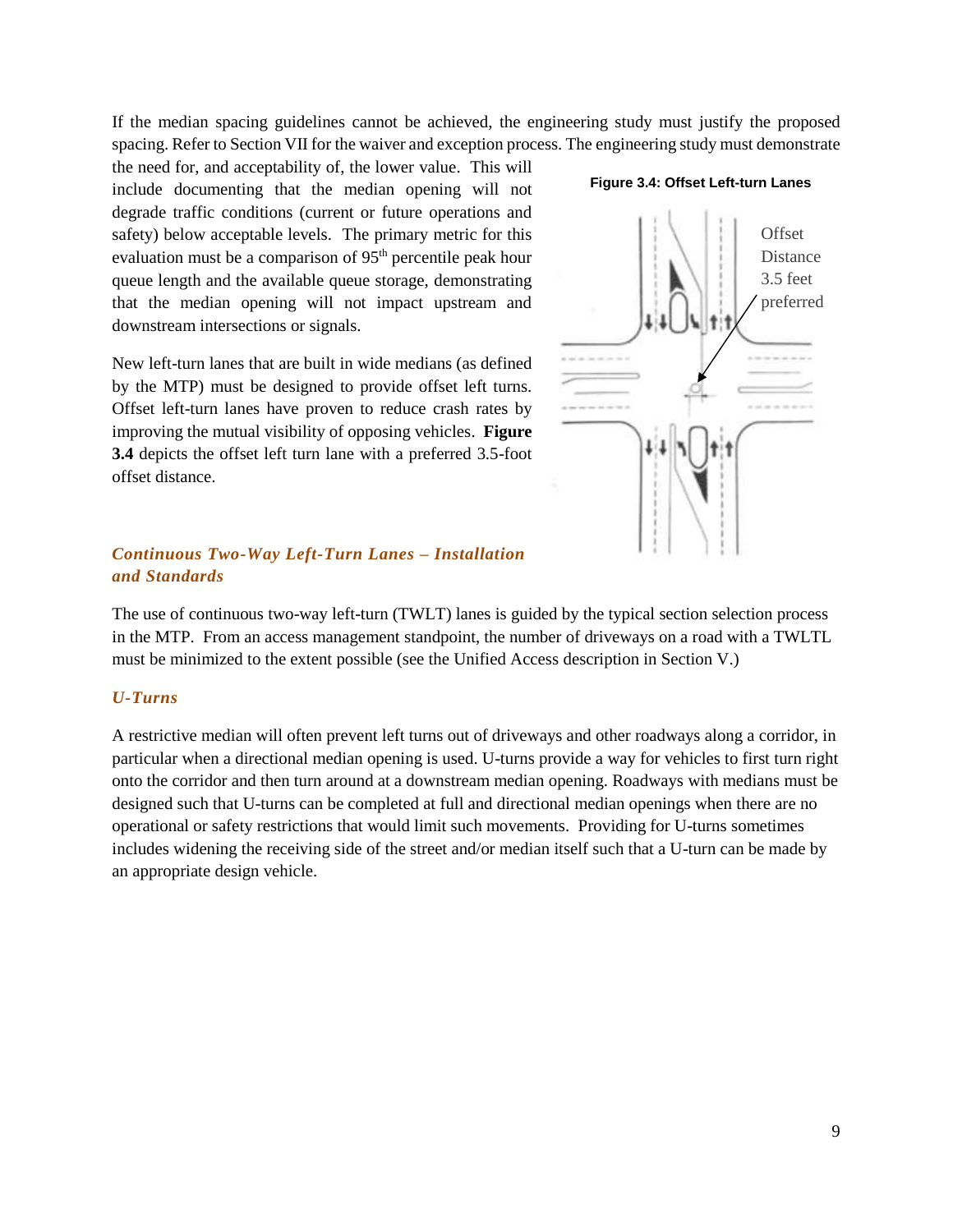#### <span id="page-12-0"></span>**Access Near Interchanges and Intersections**

It is important in access and roadway design to keep the areas near interchanges and intersections clear of street and driveway connections. Research has demonstrated that the presence of connections within the functional area of an interchange or intersection can negatively impact safety and obstruct the efficient flow of traffic. (Rakha et al, 2008. Zhou, Williams & Farah, 2008.)

#### *Interchange Functional Areas*

While the access requirements discussed previously provide the guidelines for all new access connections to thoroughfares and collector streets in the City of Fort Worth, it is important to consider access connections near a freeway interchange, freeway ramp, or freeway frontage road in more detail. For these types of facilities, it is useful to consider the concept of an influence area. It is beneficial for traffic flow to limit new connections within the freeway influence area.

For an interchange where there are direct ramp connections to a cross-street (such as a diamond interchange), the influence area for driveways and median openings in a current or future urban/suburban area often extends 750 feet to 1,000 feet from the ramp terminal (see **Figure 3.5**). Thus, new driveways and median openings would not be desirable within this area. In addition, major cross-streets and traffic signals are often spaced at least 1,320 feet from the ramp terminal at such an interchange. These distances are to facilitate safe and efficient traffic operations including merging, weaving, and storage. The suggested distances may be shortened for





roundabouts based on the results of an operational analysis. The operational analysis must address queues and capacity and the potential effects on adjacent intersections.

For the more common frontage road condition, TxDOT provides access connection guidance; the connection spacing guidance provided earlier in this document would apply to the cross-street. However, even in these cases, longer spacing distances on the cross-street near the frontage road can provide for improved traffic operations and safety in that critical area.

Where possible, direct property access within an interchange area must be provided by side-streets (typically collector or local roadways) and not the main interchange crossroad. This could include using joint-access serving multiple properties as described later in this document (see Section V).

While these interchange area recommendations and values are not required by this guidance, it is the goal of this document to promote good street design and access spacing in the vicinity of freeway connection points. This is especially true for areas where substantial development has not yet occurred.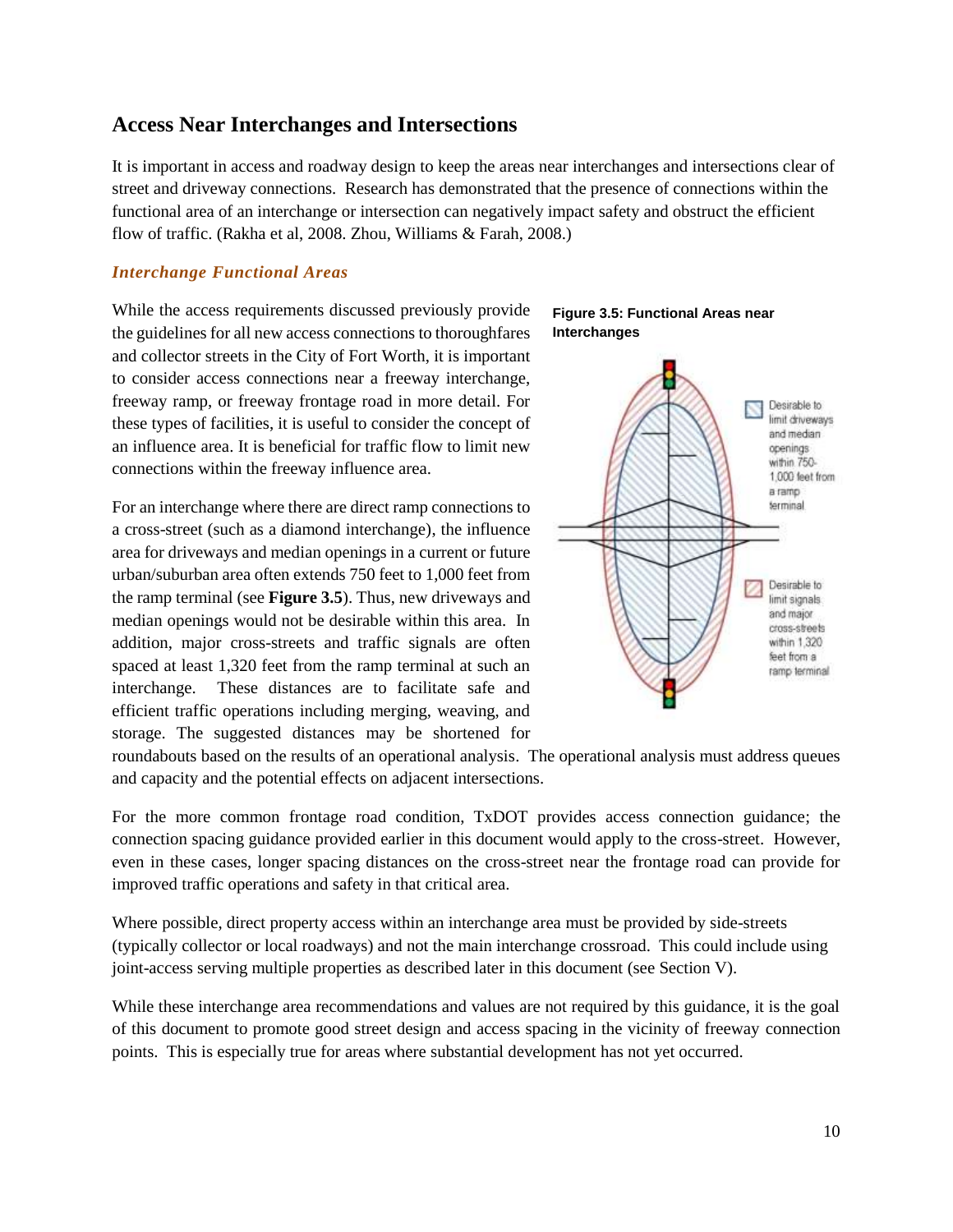#### *Access near Stop-Controlled Intersections, Signalized Intersection, and Roundabouts*

According to AASHTO's A Policy on Geometric Design of Highways and Streets, "The design and operation of intersections have a significant effect on the operational quality of an arterial." (AASHTO, 2011, p. 7-42) Access points located within this functional area can have a significant negative impact on both traffic flow and safety. In order to decrease the probability of crashes and to maintain efficient traffic flow, for new or modified access points (streets, driveways, and median openings), designers are encouraged to consider intersection functional areas when locating new access point and street connections.

The functional area of an intersection is the area both upstream and downstream from an intersection that is influenced by slowing, stopped, turning, merging, or accelerating vehicles. **Figure 3.6** illustrates the intersection functional area.

The key elements of the upstream functional intersection area include the 1) perception-reaction distance, 2) deceleration and lane change distance, and 3) queue storage.

The downstream influence area includes the distance needed for acceleration (including any taper). Conflicts and unexpected operations should be avoided in this area. Decision sight distance is recommended for determining the downstream functional area.

The TRB Access Management Manual 2nd Edition (TRB 2014) provides guidance on methods for calculating both the upstream

and downstream functional areas. Designers are encouraged to use the latest version of this document (or another similar reference) to determine these distances and to take them into account in locating new driveways and other access points. Influence zones must be identified in the access request. City staff has the authority to limit or minimize access in the intersection functional area.

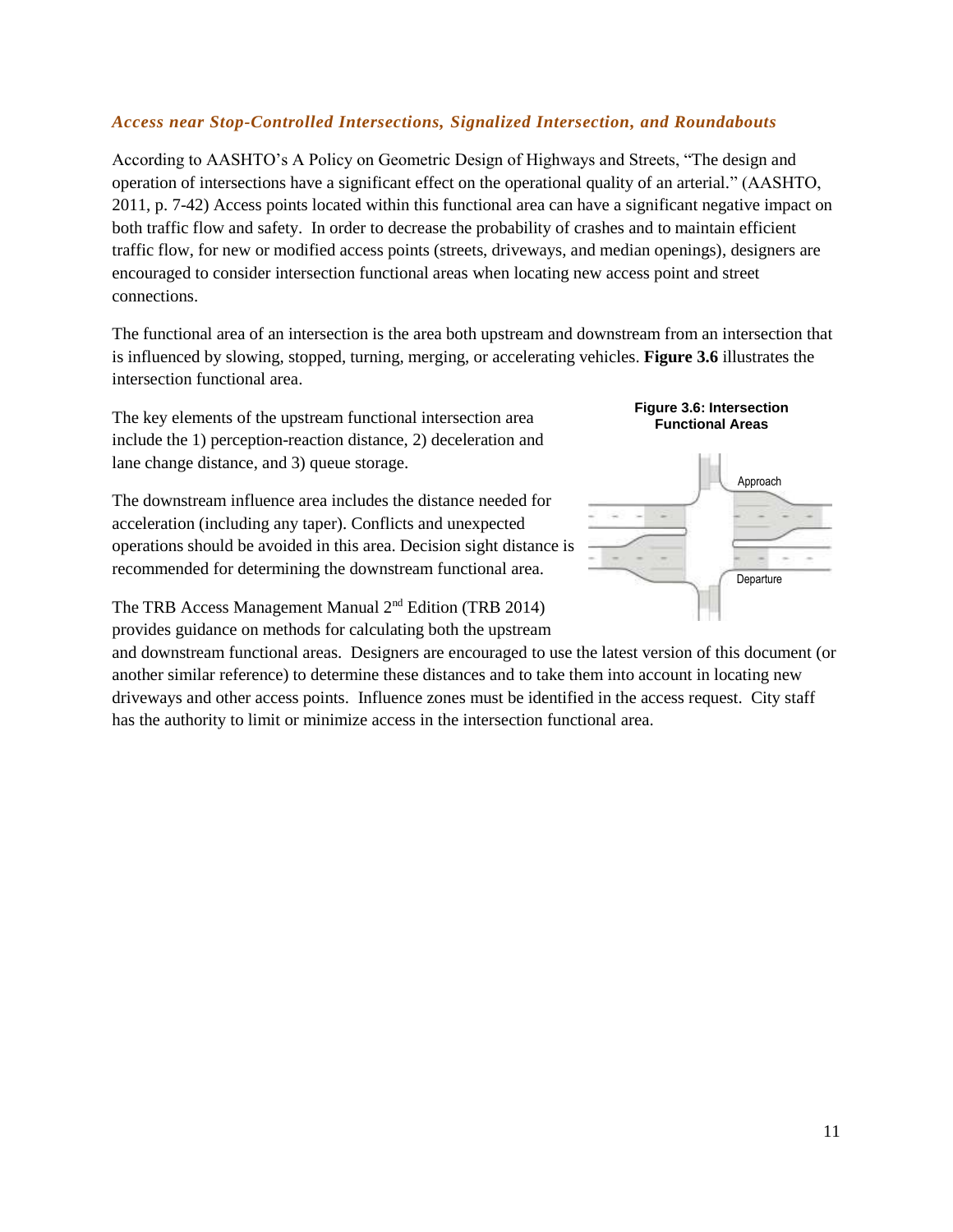## <span id="page-14-0"></span>**Auxiliary Lanes**

The provision of auxiliary turn lanes at intersections and driveways is essential to the safe and efficient flow of traffic on the local roadway system. Left- and right-turn lanes allow vehicles to slow and queue without undue disruption to the through vehicles in the traffic stream. In particular, this helps reduce the speed differential between through and turning vehicles until the turning vehicles are safely in the turn lane. Turn lanes also increase intersection capacity and facilitate safe turning movements, even at large heavily traveled intersections.

## <span id="page-14-1"></span>**Left-Turn Lane Requirements**

At non-roundabout intersections, left-turn lanes must be provided in the following locations and conditions:

- 1. **Along a Thoroughfare:** Left-turn lanes must be provided along thoroughfares at all driveways or street intersections where left turns are allowed, with one potential exception: engineering judgment may be used along Activity Streets at such new connections.
- 2. **Along a Thoroughfare or Connecting Street/Driveway:** Left-turn lanes must be provided on all approaches to signalized (or possible future signalized) intersections, unless the design restricts left-turns.
- 3. **Along a Connecting Street/Driveway:** Left-turn lanes must be provided on all approaches along new connections (street and driveway approaches) with System Links, Commercial Connectors, or Neighborhood Connectors where left-turns onto the thoroughfare are permitted. This requirement applies to approaches with two-way average daily traffic (ADT) values exceeding 1,000 vehicles per day (under a buildout scenario), unless a traffic study, approved by the City Traffic Engineer, demonstrates that a left-turn lane is not needed.
- 4. **Along Streets with Medians:** Left-turn lanes must be provided at all median openings that allow left turns on streets with medians. This applies to the street with the median, not the side-street or driveway unless it meets other criteria in this section.
- 5. **Along Collector Streets:** Left-turn lanes must be provided on collector streets at intersections serving non-residential or high-density residential development (for example streets or driveways serving commercial or industrial uses).

Possible future dual left-turn lane configurations must be studied for at all System Link, Commercial Connector, and Neighborhood Connector intersections.

In addition, left-turn lanes (including dual left-turn lanes) must be provided where an engineering study indicates that they are needed for safety, access, or traffic operations. If a left-turn lane required above is to be omitted, an engineering study must show that its elimination will not negatively impact traffic safety and operations.

To facilitate left turns, the length of a turn bay must cover an average vehicle's deceleration distance as well as the queue storage length and taper length. To determine the design requirements and measurements for left turn bays consult the Fort Worth Traffic Engineering Design Standards and Policy Guidelines. The most recent versions of the TxDOT Roadway Design Manual and TRB Access Management Manual can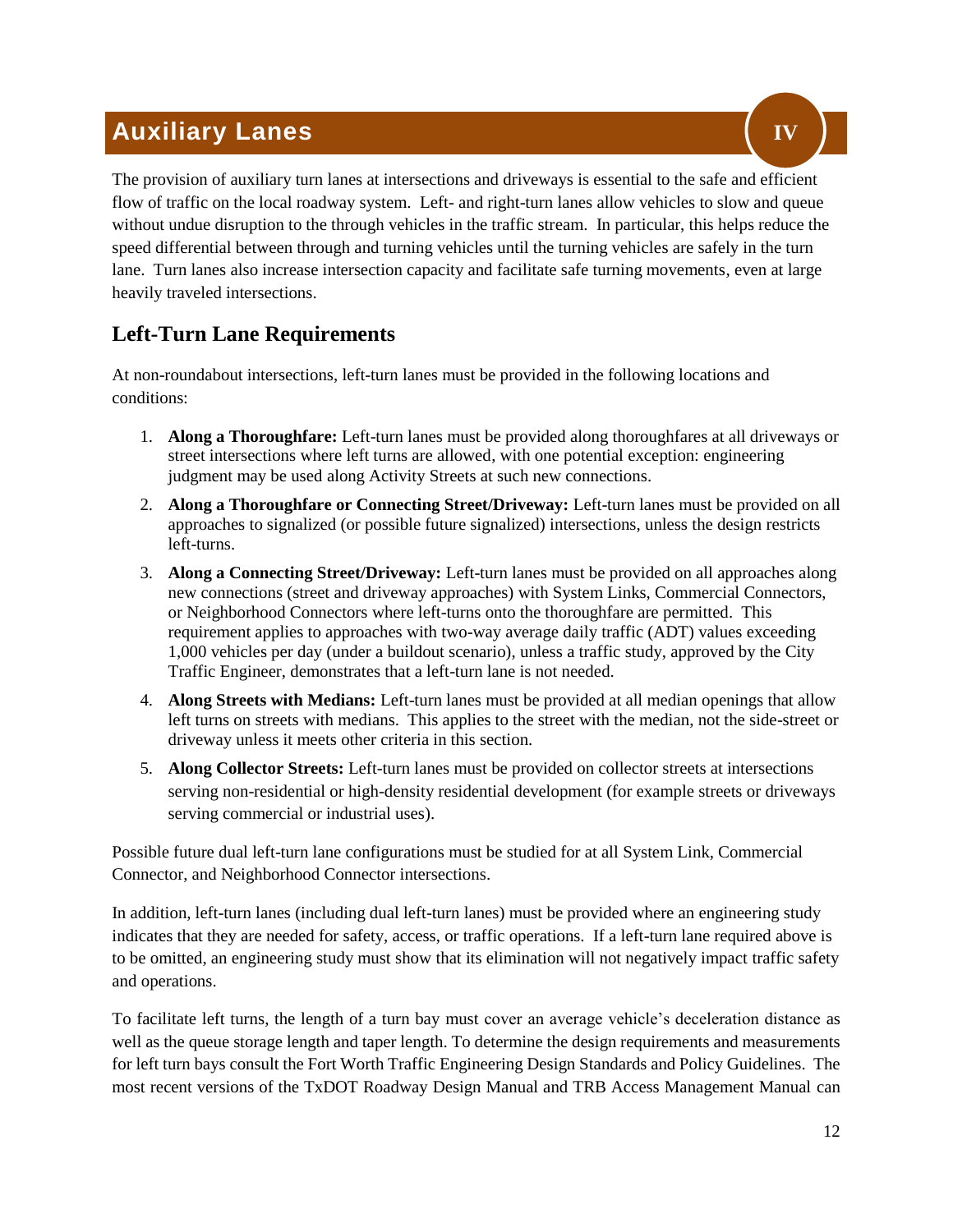also be referred to for design guidance. Continuous two-way left turn lanes may be used in lieu of individual left-turn lanes where permitted.

## <span id="page-15-0"></span>**Right-Turn Lane Requirements**

Right-turn lanes are used to improve safety and reduce delay for through vehicles, by providing a safe area for vehicles to decelerate and even stop before making a right turn. (TRB, 2016) The safety benefits of right-turn lanes, while less than for left-turn lanes, are documented in the *Highway Safety Manual*  (AASHTO, 2010) and in research provided in the Crash Modification Factor (CMF) Clearinghouse. Operationally, right-turn lanes most strongly benefit intersections with high right-turn volumes.

On a TxDOT roadway with a speed equal to or less than 45 mph, a right-turn lane into a property is warranted if the right turn volume is greater than 60 vehicles per hour (vph). This applies to both divided and undivided roadways. There are however, some additional considerations including safety, trucks, limited right-of-way, queues, and several other factors. (TxDOT, 2011) For Fort Worth streets, this singlevalue approach does not recognize that different street types have different traffic needs, nor is it reflective of the slower design speeds expected on most of the Fort Worth street types.

#### Unsignalized Intersections and Driveways

For unsignalized (stop controlled) intersections, the graphs shown in **Figure 4.1** should be used as the initial step in determining if right-turn lanes are required. This applies to both street and driveway intersections with and without medians. The volumes used for the evaluation should be future design year volumes, typically project build-out plus 5 years or 10 years from opening day for City street projects. This guidance provides thresholds for 2-lane and 4-lane facilities and for the following posted speed limits: 25 mph, 30 mph, 35 mph, 40 mph, and 45 mph. Thus, it addresses all of the target speeds for the different MTP thoroughfares. If the right-turn volume used to meet the warrant is below the TxDOT 60 vph threshold, then additional analysis may be appropriate to confirm that a right-turn lane is necessary.

In addition to the volume thresholds, consideration should be given to other factors before a final determination is made. These factors should be documented in a traffic study if the volume thresholds are exceeded, but a right-turn lane is not proposed. The other factors to be considered include:

- Traffic operational needs and issues
- Safety and crash history
- Truck and bus volumes
- Land-Use and Street Type
- Pedestrian and bicycle needs
- Right-of-way constraints
- Design considerations

If the street has six through lanes, the evaluation must consider whether the outside lanes can serve the right-turn lane function, eliminating the need for dedicated right-turn lanes. Traffic safety and the presence of left-turn movements crossing the outside lane must be considered in the evaluation.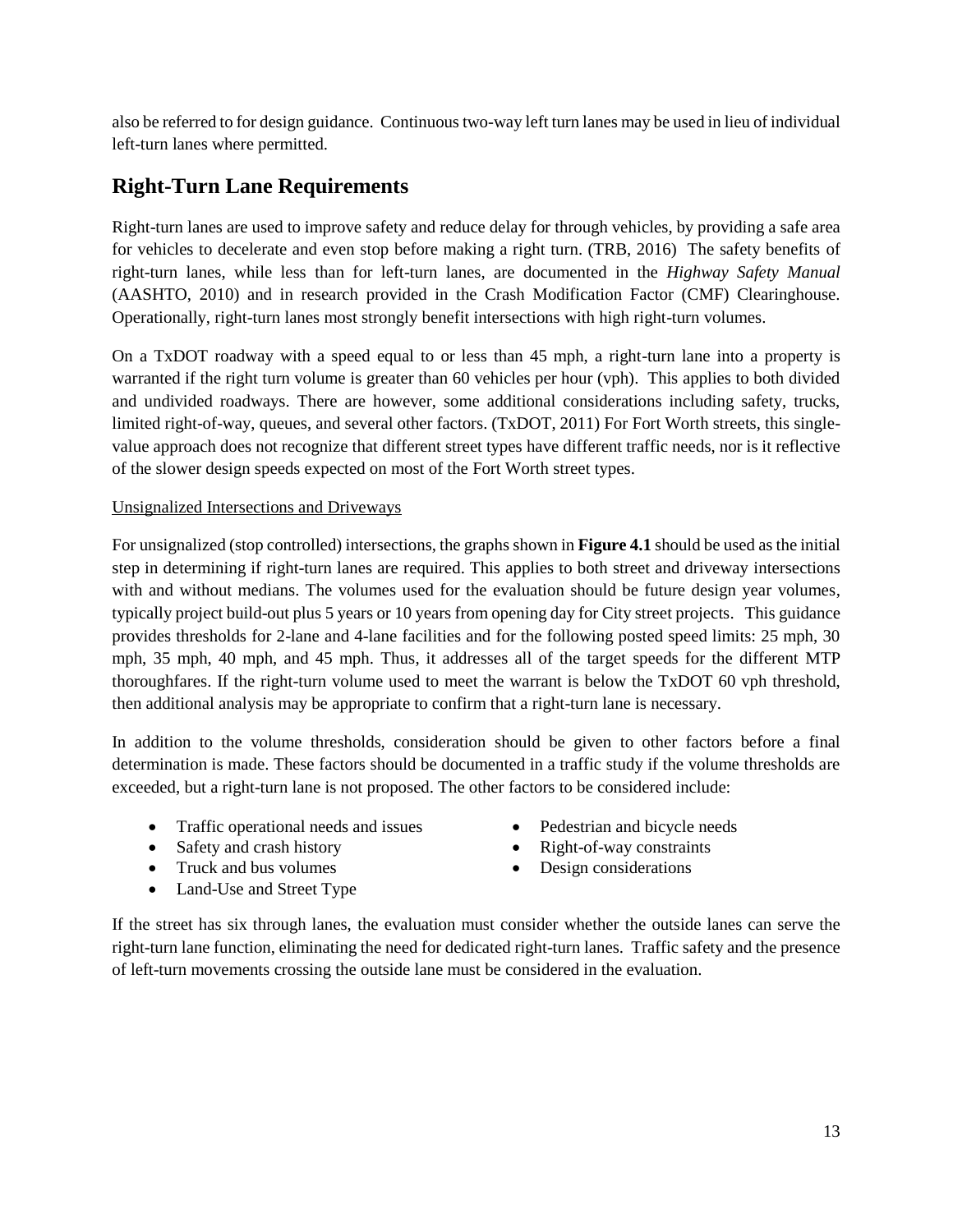

**Figure 4.1: Guidelines for Right-turn Lanes at Unsignalized Intersections and Driveways** *(Speeds = posted)*

*Source: Facilities Development Manual, Chapter 11, Section 25: Intersections at Grade, Wisconsin Department of Transportation, 2017.<http://wisconsindot.gov/rdwy/fdm/fd-11-25.pdf>The graphs used in the Wisconsin report were developed based on NCHRP Report 457.<http://onlinepubs.trb.org/onlinepubs/nchrp/esg/esg.pdf>*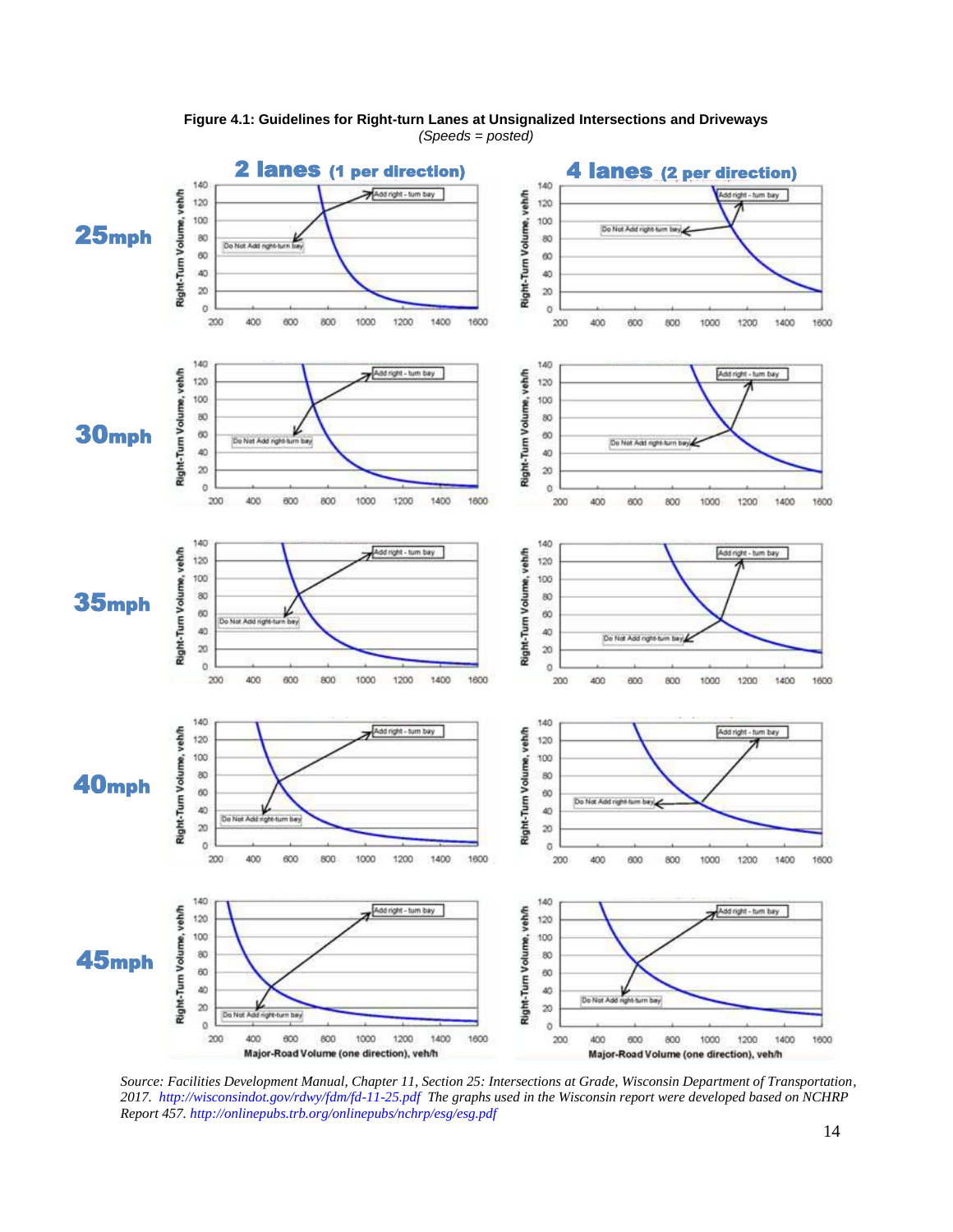#### Signalized Intersections

The volume thresholds discussed for unsignalized intersections must be used as an initial screening to identify signalized intersections that may not need right turn lanes. For all new signalized intersections an operational analysis must be conducted to identify whether a right-turn lane is necessary to achieve desirable traffic operations. A quantitative safety analysis must also be conducted to compare the predicted crash frequency with and without right turn lanes.

In addition to the volume thresholds, operational analysis, and quantitative safety analysis, consideration must be given to other factors before a final determination is made. The other factors to be considered could include:

- Other traffic issues
- Crash history
- Truck and bus volumes
- Land-Use and Street Type
- Pedestrian and bicycle needs
- Right-of-way constraints
- Design considerations

Right turn-lanes follow the same turn-bay length guidelines as those for left turn lanes, as shown in **Figure 4.1**.

The final decision regarding providing right-turn lanes for both unsignalized and signalized intersections will rest with the City Traffic Engineer or designee.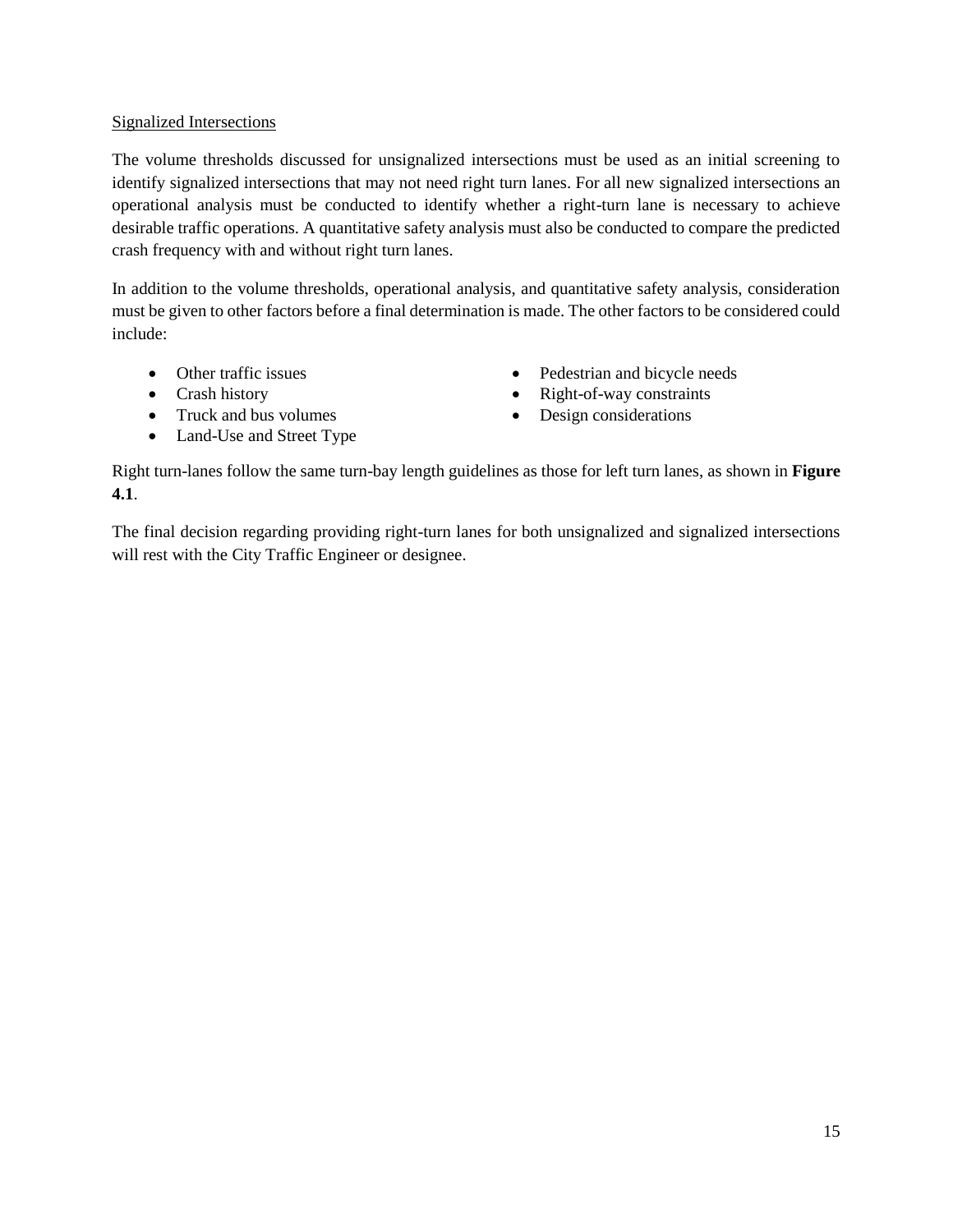## <span id="page-18-0"></span>**Unified Access and Circulation**

Internal connections between neighboring properties and shared driveways allow vehicles to circulate from one business or development to the next without having to reenter a major roadway. Unified access and circulation improves the overall ease of access to development and reduces the need for individual driveways. The purpose of this section is to describe and facilitate unified access and circulation systems, especially for commercial development.

In order to limit the number of access points and short trips along a thoroughfare, joint-access and crossaccess serving adjoining parcels must be considered (see **Figure 5.1**). Developments must have proper site designs that allow for movement between different trip destinations without forcing the traveler on to the main roadway network. Individual "strip" development(s) are discouraged if a supporting road network is absent. Developments with multiple destinations must have internal access to one another. Neighboring parcels with driveways that could reasonably be shared (as determined by the City Traffic Engineer or designee) must share access points.





Note: Joint-access and cross-access can be at the front, side, or rear of a property, depending on the design of the sites involved and the location of the parking, drive aisles, and the public streets.

## <span id="page-18-1"></span>**Developments with More than One Building Site**

Unified access and circulation plans must be prepared for all development sites that consist of more than one building site. This applies to sites with one owner as well as sites with multiple owners that are consolidated for the purposes of development. In addition, the following apply:

- The number of connections must be the minimum number necessary to provide reasonable and adequate access to the overall development, as informed by a traffic study, and not the maximum available for the development's frontage. The traffic study must address the following topics if relevant:
	- o Total entering and exiting traffic

**V**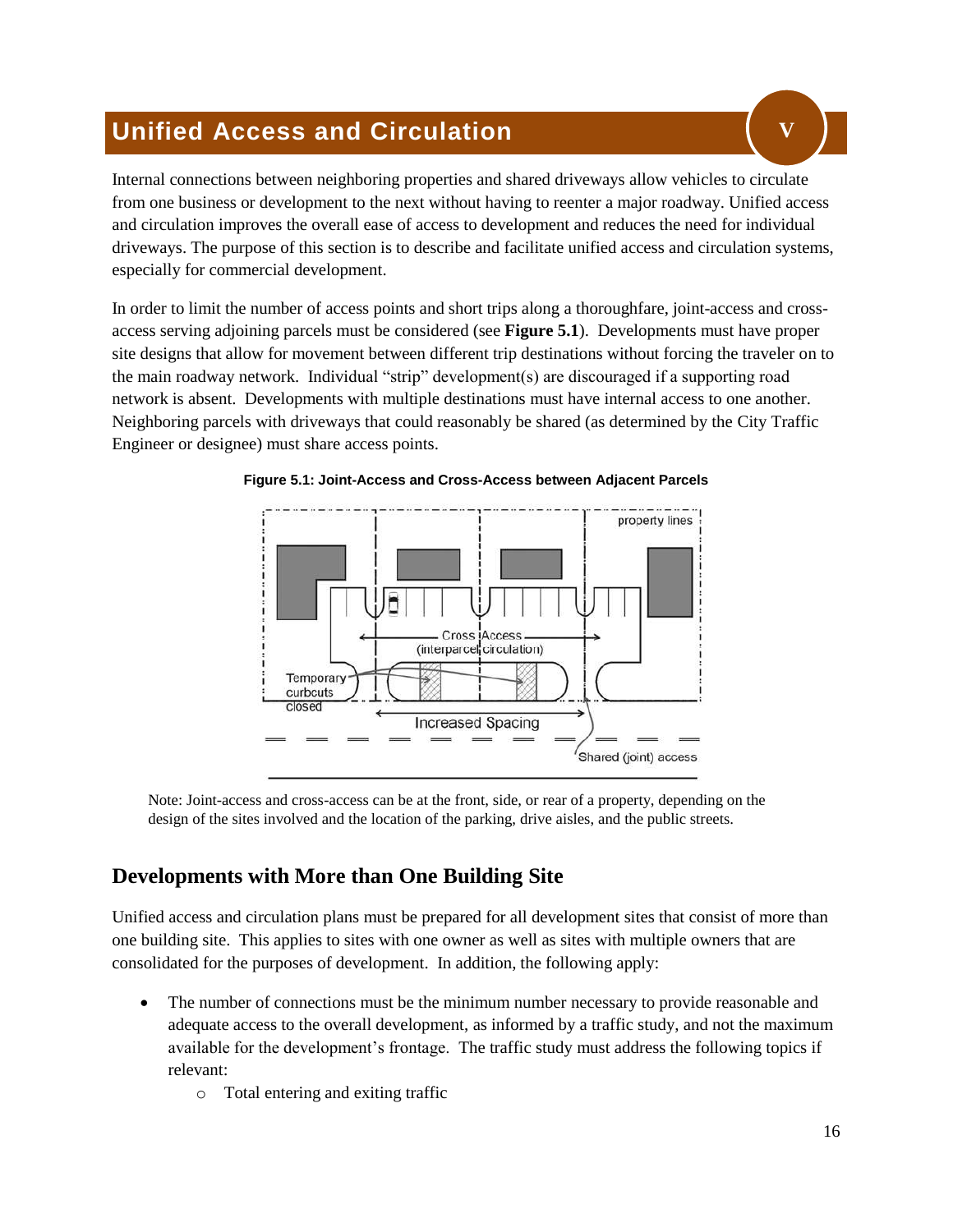- o Site circulation patterns
- o Emergency access and safety
- o Short-term and long-term traffic demand and operational needs
- o Pedestrian and bicycle considerations

Note that the minimum spacing distances in Section III are not intended to set the number of access points for a given property frontage.

- Direct outparcel access must be provided from the development's interior roadways and aisles and not from the development's external frontage.
- All necessary easements and agreements must be recorded in an instrument that runs with the deed to the property.
- Unified access for abutting properties under different ownership and not part of an overall development plan must be addressed through the Joint and Cross Access provisions below.

## <span id="page-19-0"></span>**Joint and Cross Access**

Joint and cross access policies promote connections between major developments, as well as between smaller businesses along a corridor. These policies help to achieve unified access and circulation systems for individual developments under separate ownership that could not otherwise meet access spacing standards or that would benefit from interconnection, e.g., adjacent shopping centers or office parks that abut shopping centers and restaurants. Thus, the intent of the joint-access and cross-access provisions is to limit access connections to thoroughfares and collectors and to help meet the spacing guidelines in Section III. **Figure 5.1** shows an example of joint-access between four sites. Regarding joint and cross access, the following apply:

- Adjoining parcels with driveways that could reasonably be shared (as determined by the City Traffic Engineer or designee) must share access points. This does not apply to single-family residential development.
- Adjoining commercial or office properties and major traffic generators, e.g. shopping plazas, must provide a cross-access drive and accessible pedestrian connection (not necessarily in the same place) to allow circulation between adjoining properties. These connections must be accompanied by supporting public access easements. This requirement also applies to a building site that abuts an existing developed property unless the City Traffic Engineer or designee finds that this would be impractical.
- For smaller development sites, to promote efficient circulation and to meet the spacing requirements of this guide, the City Traffic Engineer or designee may require dedication of a public access easement consistent with the most recent Subdivision Ordinance, extending to the edges of the property lines of the development site under consideration to provide for the development of a public access easements system. If the easement is required, the physical connection must be built to said property lines. It must be visually obvious that abutting properties may tie in to the easement and connection in the future. Abutting properties must be required to continue the public access easement and connection as they develop or redevelop in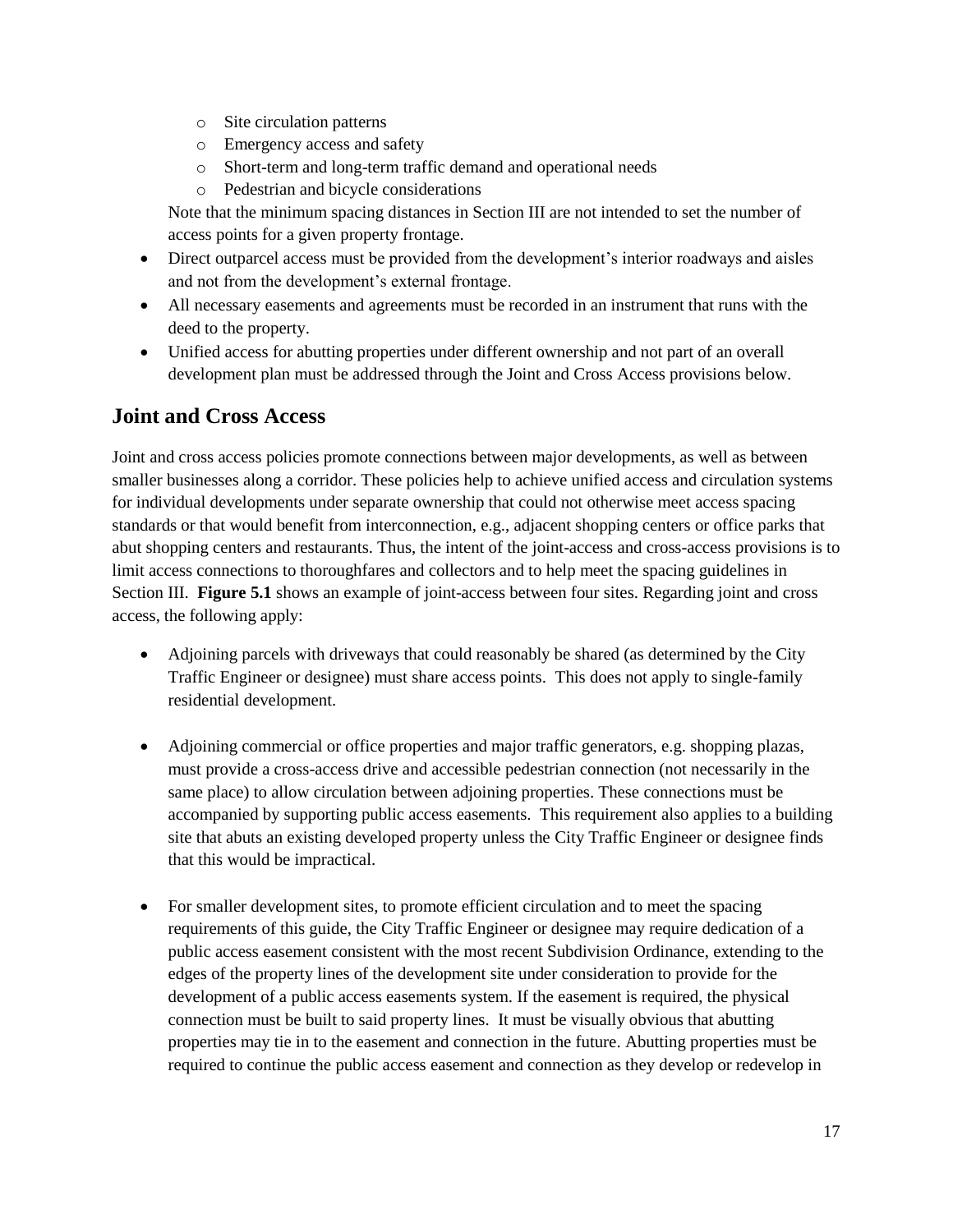accordance with the requirements of this policy. The easement and connection may be provided to the front, side, or rear of the site or across the site where it connects to a public roadway.

- For multi-development sites, public access easements and associated connections must be in place prior to issuance of a building permit in accordance with Section 31-150 of the Subdivision Ordinance. Where properties are under the same ownership or consolidated for the purposes of development, the establishment of the public access easement(s) and construction of the connection(s) are the responsibility of the developer. Where the easement(s) will serve properties under separate ownership, easement and connection costs must be apportioned in accordance with adopted City policies.
- Property owners must record all necessary easements and agreements, including any easement allowing joint-access serving more than one property, any easement allowing cross-access to and from the adjacent properties, any agreement to close driveways provided for access in the interim after construction of the joint access driveway(s) or public access easements system, and any joint maintenance agreement defining maintenance responsibilities of property owners that share the joint-access driveway and cross-access system. The property owner must also agree to close any pre-existing curb cuts after the construction of both sides of a joint-access driveway.
- The requirement to build a public access easement to city street standards from Section 31-106 (i) of the Subdivision Ordinance does not apply in the case of a public access easement dedicated for the sole purpose of complying with the driveway and access spacing requirements of this policy. The design criteria in Section 31-106 (i) (b) should be used if the public access easement is intended solely to provide cross-access as a driveway. If the public access easement is intended to function as a city street and not a driveway, it must be constructed to city street standards.
- Joint and cross access requirements may be waived when, in the City Traffic Engineer's or designee's judgment, such a waiver is warranted. Instances in which a waiver may be warranted include, but are not limited to, incompatible uses (e.g., a gas station next to a childcare center), or major physical constraints (e.g., significant change in grade between properties).
- Public access easements are the preferred method of dedication because it the best way for the City to ensure perpetually available cross-access. However, private access easements may be allowed in certain conditions at the discretion of the Director of Transportation and Public Works. The agreement must include: a provision that states that dissolution of the agreement will not be considered as sole justification for new or modified access; and all developments that take access must be a party to the agreement.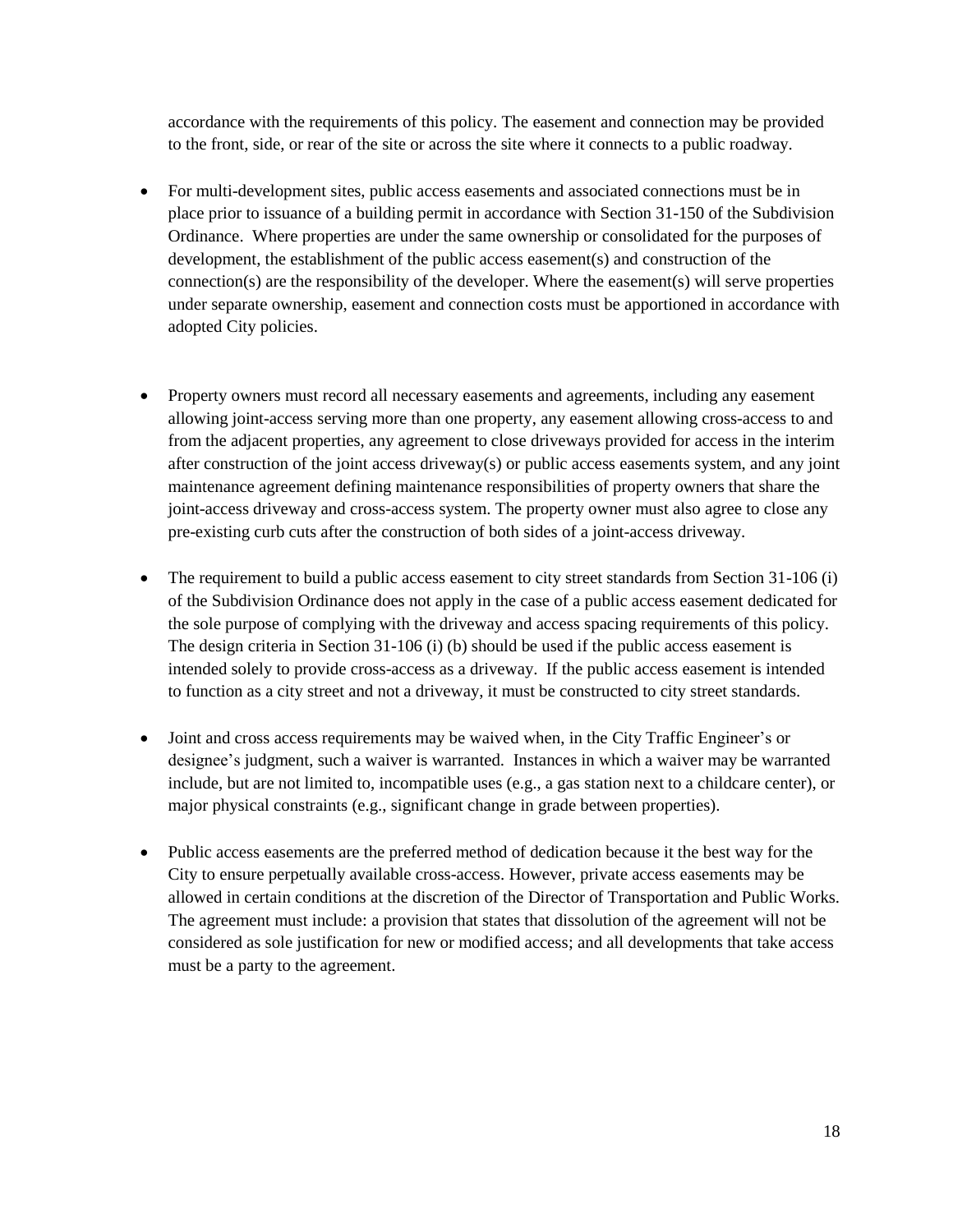## <span id="page-21-0"></span>**Redevelopment Application**

The access management requirements of this code do not affect existing access along existing roadways. Existing access connections that do not meet the requirements of this policy are considered nonconforming access. These connections are allowed to remain based on the requirements in place when they were constructed. This protects the existing property owners' rights and recognizes the expense of bringing non-conforming properties into conformity. However, the goal of this document is to bring the roadway system into compliance over time.

Properties with non-conforming access connections should be brought in to compliance with the Access Management Manual provisions to the maximum extent possible when one or more of the following conditions occur.

- When the roadway with the access connections is modified
- When a new or modified access connection is requested or required
- When a plat or re-plat is required
- When a new development involving a change in use or occupancy of any existing structure, which requires a new permit with the exception of shell structures never previously occupied, that has the effect of increasing vehicular traffic to/from the site such that it is 10 times (or more) the traffic attributable to the immediately preceding use, and which may include but is not limited to the reconstruction, redevelopment, conversion, structural alteration, or enlargement of any structure.
- When the City Traffic Engineer or designee has documented a safety concern related to the site access, including but not limited to high-volume driveways in close proximity to intersections or railroad crossings, offset intersections, high crash locations, limited sight distance, or pedestrian and/or bicycle conflicts.

An engineering study may be required to support continuation of the existing access conditions. In all other cases, the existing access connection should be allowed to continue.

**VI**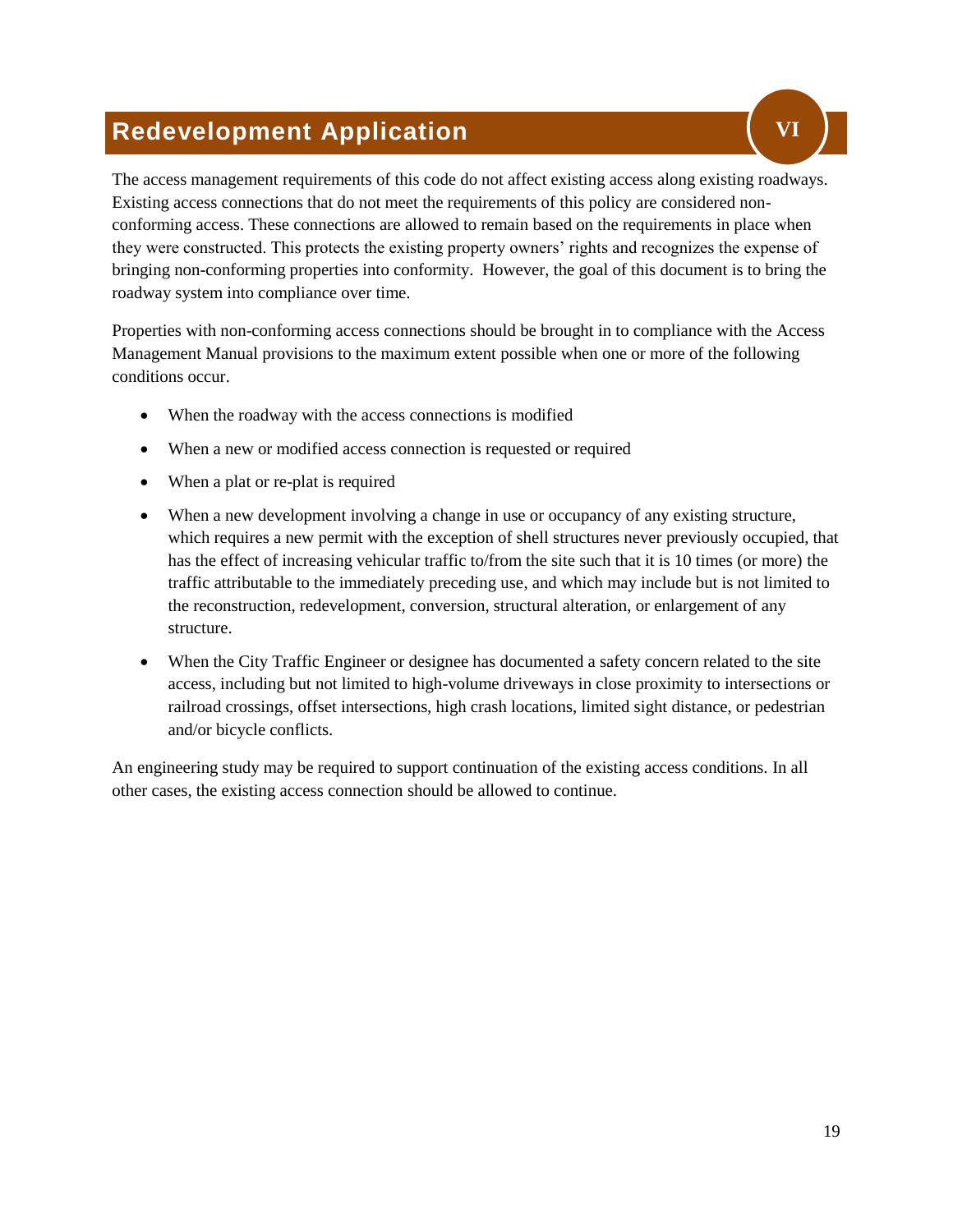## <span id="page-22-0"></span>**Driveway Connection Geometry**

The design of driveways is important in access management in that it affects the speed of traffic turning into and out of driveways. This in turn affects the speed differential between through traffic and turning traffic where auxiliary turning lanes are not provided. Large speed differentials are created where driveways are inadequately designed, and these higher speed differentials are associated with higher crash rates and diminished traffic operations. (Generally, this section is not relevant to single-family residences and duplexes.)

Another critical aspect of the driveway or connection design is the potential for traffic operations on private property to become congested and spill or queue back onto the public street. Adequate separation of internal conflict points from the public street is necessary to eliminate or diminish this potential. Driveway designs must always be based on the results of a study of the traffic likely to use them, and must be developed based on the guidelines provided in the 2014 TxDOT *Roadway Design Manual*, Appendix C.

## <span id="page-22-1"></span>**Driveway/Connection Standards**

#### *Driveway Throat Length*

The throat length must minimize or eliminate the condition where inbound traffic queues back onto a public street (see **Figure 7.1**). The throat length also provides a place for exiting vehicles to queue, better definition of the driving lanes, and separation between the parking area and the adjacent street. Driveway throat lengths must meet the following requirements and must be based on the ultimate public street section anticipated:

• All driveways must provide at least 50 feet of throat length adjacent to local streets and 100 feet adjacent to thoroughfares and collectors.



**VII**



*\*Note: The Fort Worth Traffic Engineering Design Standards and Policy Guidelines document is the source for design details on driveways including widths, radii, angles, slopes, etc.*

- For driveways serving between 100 and 400 vehicles in the peak hour (two-way traffic volumes) the driveways must provide at least 150 feet of throat length.
- For driveways serving over 400 vehicles per hour (two-way traffic volume) and for all driveways controlled by a traffic signal, adequate throat length must be determined by a transportation impact study.
- For driveways serving extremely low volumes (10 vehicles or fewer in the peak hours) on streets with low volumes (fewer than 100 vehicles existing or projected in any hour) and low speeds (25 miles per hour speed limit), a throat depth of 30 feet may be permitted at the City Traffic Engineer's or designee's discretion.
- On Activity Streets and Commerce Mixed-Use Streets the required throat length can be modified by the City Traffic Engineer or designee based on the results of an engineering analysis.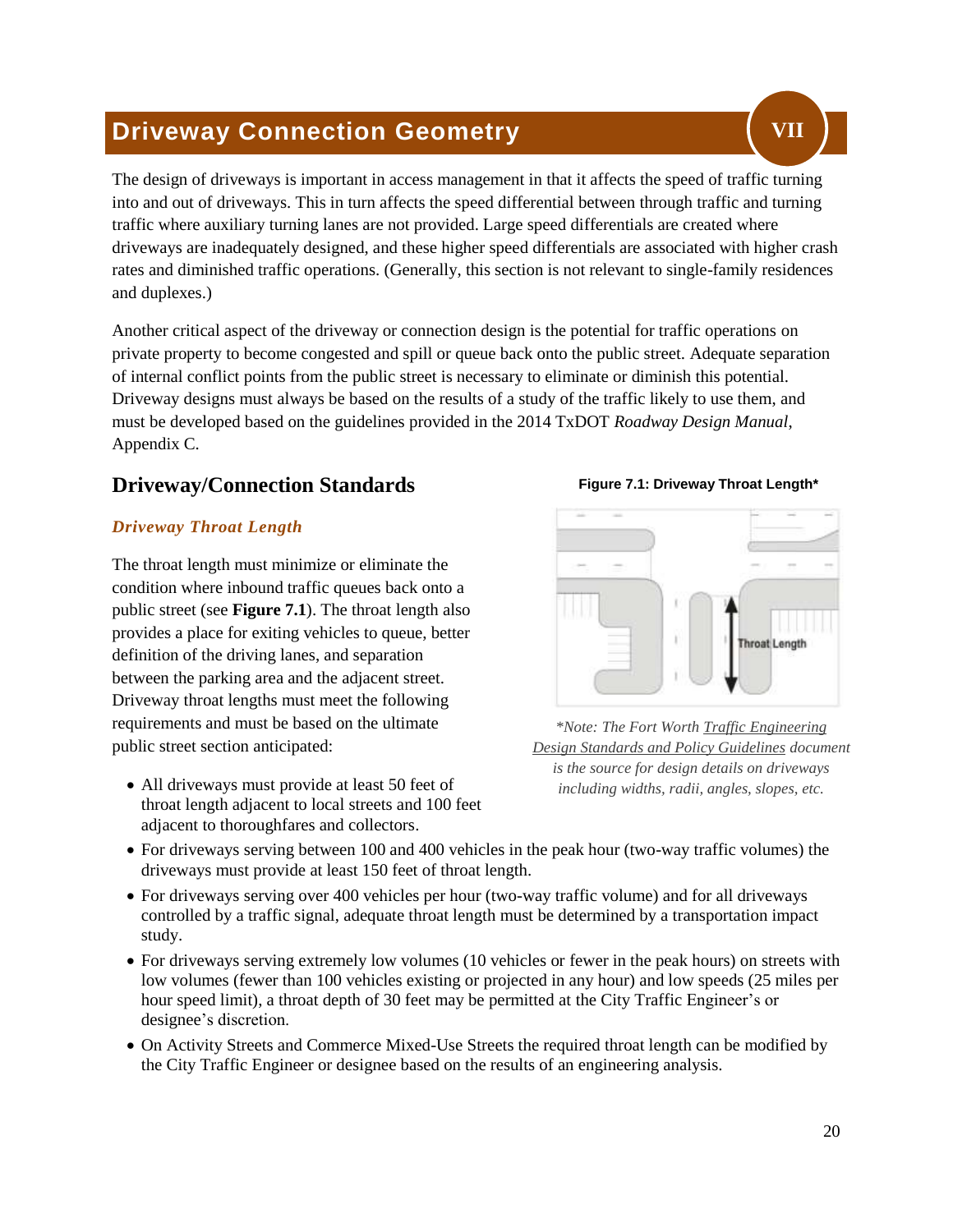## <span id="page-23-0"></span>**Review / Exceptions Process**



Flexibility is essential when administering access spacing requirements to balance access management objectives with the needs and constraints of a development site. The following administrative procedures are intended to provide flexibility, while maintaining a fair, equitable, and consistent process for access management decisions. The exception/waiver process described below applies to all of the guidelines in this Manual.

## <span id="page-23-1"></span>**Approval Required**

No person may construct or modify any access connection to a roadway within the City of Fort Worth without approval from the City. Approval is typically granted through the preliminary and final development plan processes and/or engineering approval of construction plans for roadways. All requests for connections to a roadway within the City after the date of adoption of this Access Management Manual must be reviewed for conformance with this Access Management Manual, except as noted below.

Access connections that do not conform to this policy and were constructed before the effective date of this Manual are considered legal nonconforming connections and may continue until a change in use occurs as described in Section VI.

Any access connection constructed without approval after the adoption of this Manual is considered an illegal nonconforming connection and may be issued a violation notice and may be closed or removed.

## <span id="page-23-2"></span>**Requests for Modification**

Access connections deemed in conformance with this policy will be authorized by the City Traffic Engineer or designee. The City Traffic Engineer or designee may reduce the connection, median opening, signal, and roadway spacing requirements by up to 10 percent or 100 feet (whichever is less) where it is impractical to meet the standards, except where prohibited by this Manual. Any requests for modification greater than 10 percent require approval by the Transportation and Public Works Director based on the results of a traffic study with appeals to the City Manager.

Modifications greater than 10% or 100 feet require documentation justifying the need for the modification and an access management plan for the site. The study area for the access management plan must include the site frontage plus the distance to the nearest thoroughfare or collector in either direction.

The analysis must address existing and future access for study area properties, evaluate impacts of the proposed plan versus impacts of adherence to standards, and include improvements and recommendations necessary to implement the proposed plan. The impact analysis must conform to the City's *Transportation Impact Study Guidelines* and the thresholds in those guidelines.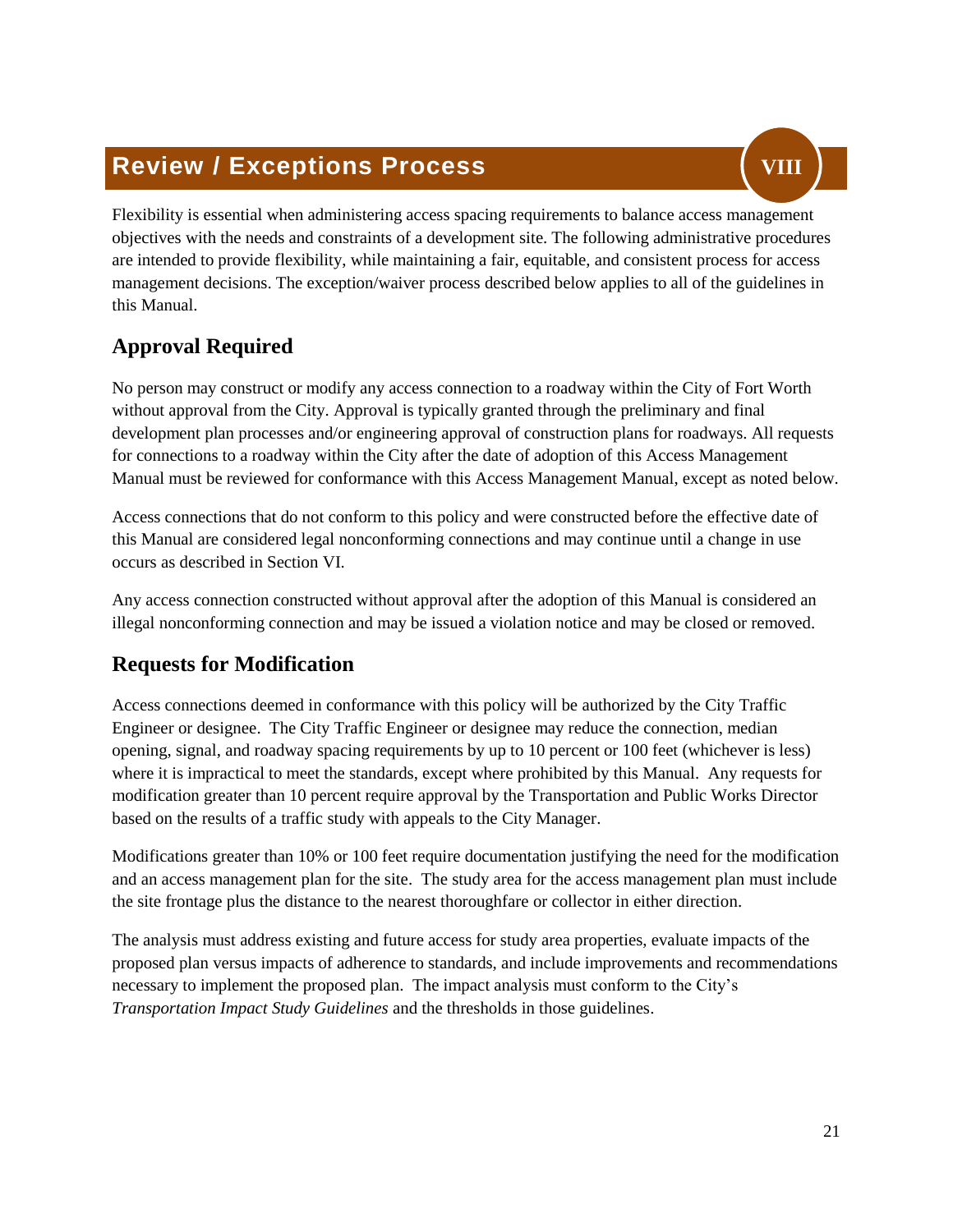## <span id="page-24-0"></span>**Variances**

Based on an engineering study, the standards outlined in this Manual may be altered or waived by the City Traffic Engineer or designee to accommodate existing street or property limitations or extraordinary conditions.

## <span id="page-24-1"></span>**Waiver for Nonconforming Situations**

Where the existing configuration of properties and driveways in the vicinity of the subject site precludes spacing of a connection in accordance with the spacing standards of this Manual, the Transportation and Public Works Director or designee, in consultation with appropriate City departments, will be authorized to waive the spacing requirement if all of the following conditions have been met:

- No other reasonable access to the property is available.
- The connection does not create a potential safety or operational problem as determined by the City Traffic Engineer or designee based on a review of a transportation impact study prepared by the applicant's professional engineer.

An access connection along the property line farthest from the intersection may be allowed. The construction of a median may be required on the street to restrict movements to right-in/right-out, and only one drive will be permitted along the roadway having the "higher" Street Type. For the access connection, joint-access must be considered with the property adjacent to the farthest property line, and if implemented it must follow the provisions of Section V.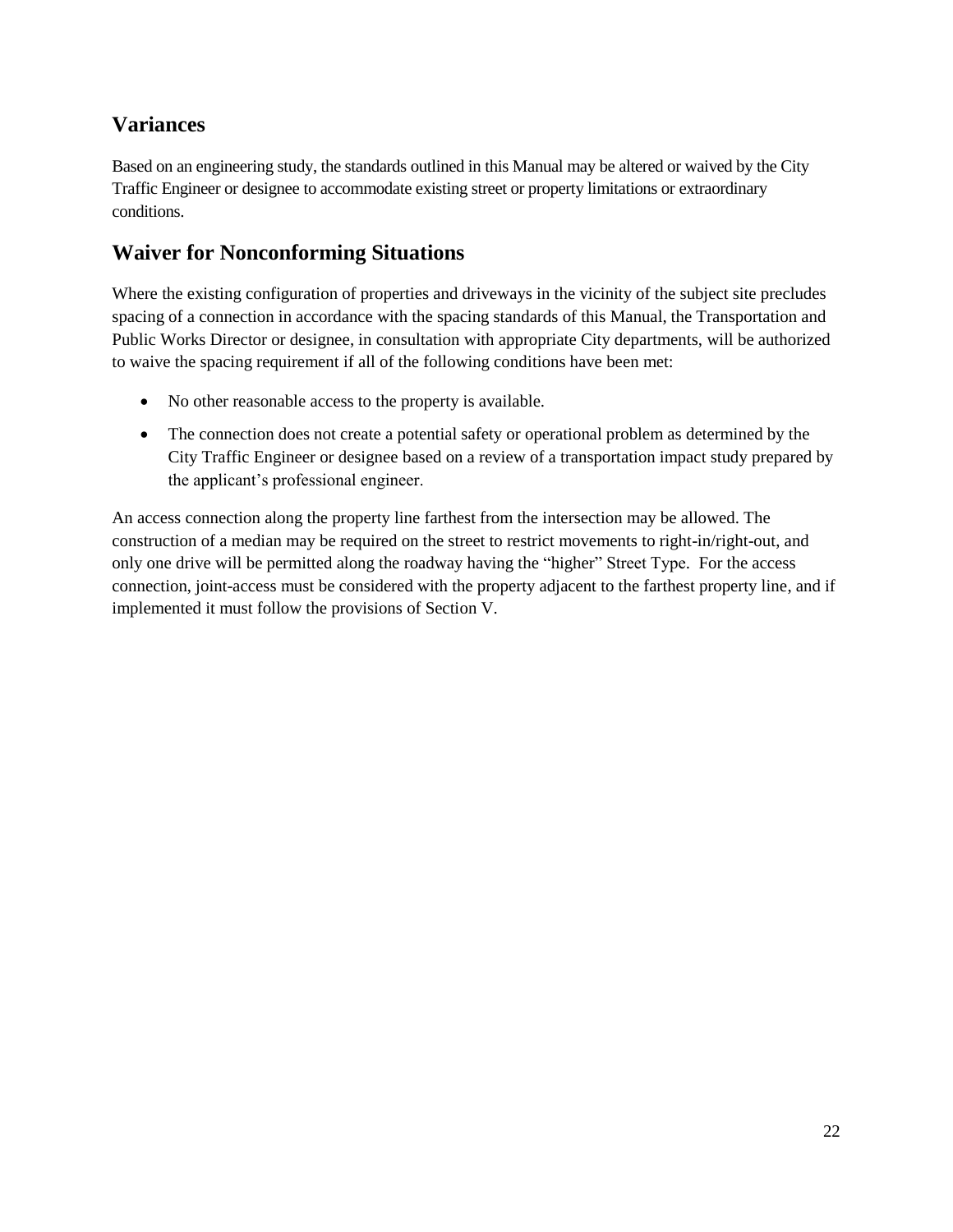## <span id="page-25-0"></span>**Glossary**

**AASHTO:** American Association of State Highway and Transportation Officials

**Access Point:** See definition for connection.

AADT: Average Annual Daily Traffic. The average number of vehicle trips generated in one day over the time frame of one year.

**ADT:** Average Daily Traffic. The average number of daily vehicle trips generated over a specific time period.

**Connection:** Any street or driveway intersection with a public street. It also includes median openings on public streets.

**City Traffic Engineer:** The City Traffic Engineer can authorize a designee to make decisions where the text authorizes the City Traffic Engineer or designee to make decisions.

**Driveway throat:** The portion of the driveway extending back from the public street, uninterrupted by any internal site access points (through physical prohibition by raised islands).

**FHWA**: Federal Highway Administration

**Flag lots:** Lots created such that each parcel has access to the main roadway instead of the preferred method where the parcels would connect on a private drive or local roadway.

**LOS:** Level of service. A measure of effectiveness that determines the quality of service on transportation infrastructure.

**MTP:** Master Thoroughfare Plan

**NCTCOG**: North Central Texas Council of Governments

**Outparcels:** Lots on the perimeter of a larger parcel that break its frontage along a roadway. They are often created along arterial street frontage of shopping center sites, and leased or sold separately to businesses that desire the visibility of major street locations.

**Queue:** A line of vehicles.

**Trip Generation:** Prediction of the amount of traffic originating from a particular location.

**TxDOT:** Texas Department of Transportation  $V/C$ : The ratio of demand flow rates to capacity for a given type of transportation facility.

**VPD:** Vehicles per day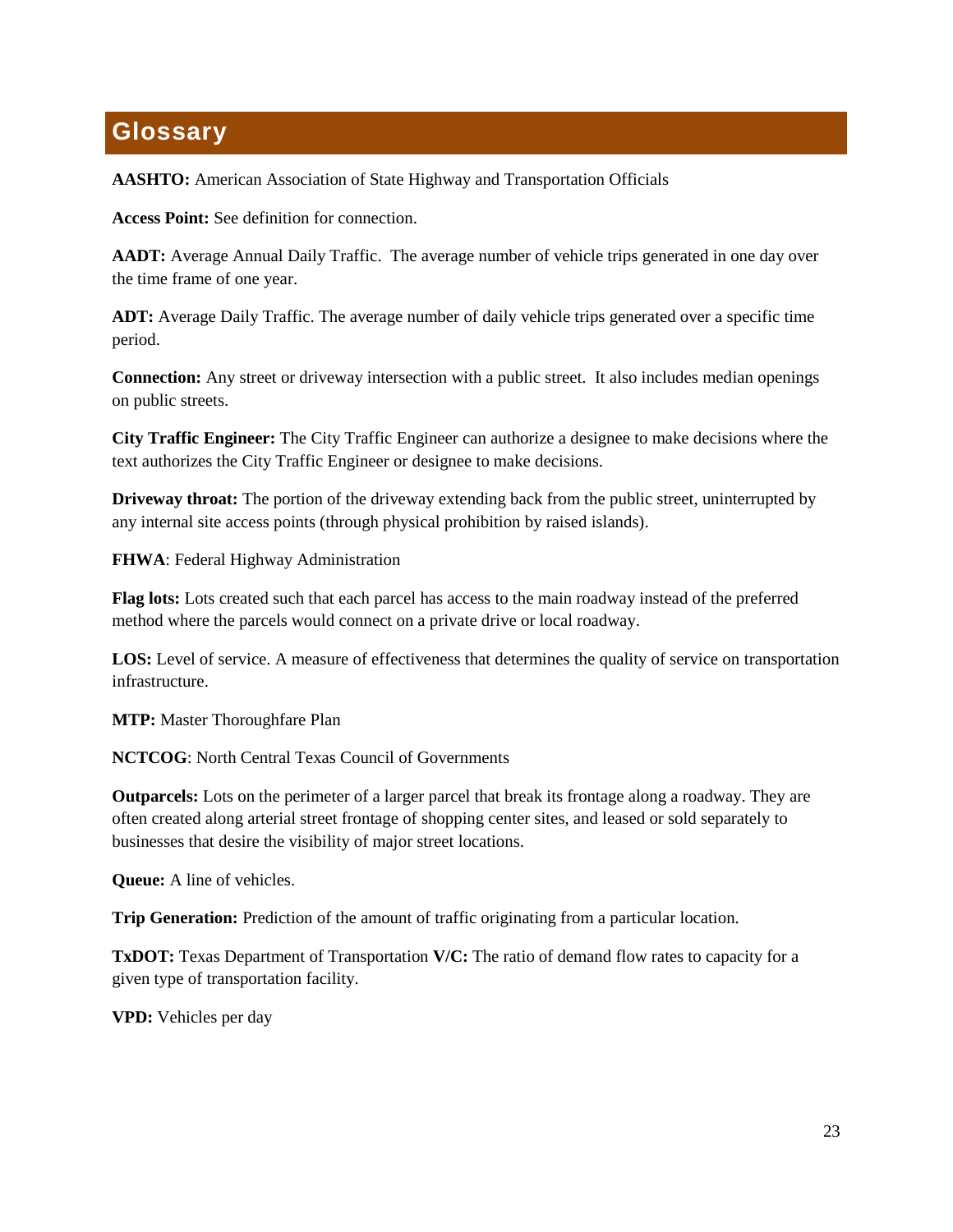## <span id="page-26-0"></span>**References**

Access Management Best Practices. Wichita Falls Metropolitan Planning Organization. 2010

Access Management Classification and Spacing Standards. Oregon Department of Transportation, 1996.

Access Management Guidelines. Missouri Department of Transportation. 2006.

Access Management Manual. Texas Department of Transportation. 2011.

- Access Management Manual 2nd Edition. Transportation Research Board. Washington D.C. 2014.
- Access Management on Crossroads in the Vicinity of Interchanges. NCHRP Synthesis 332. Transportation Research Board. Washington D.C. 2004.

Access Management Plan. City of Olathe, KS. 2003

Austin/Travis County Subdivision Regulations. City of Austin, TX. 2014.

- "Best Practices for Traffic Impact Studies" Oregon Department of Transportation, June 2006.
- Costs and Benefits of Strategic Acquisition of Limited Access Right-of-Way at Freeway Interchange Areas. Center for Urban Transportation Research. Tampa, FL. 2004
- Design Standards for Construction. City of El Paso, TX. June 3, 2008.
- Development of Model Access Management Ordinances. Pennsylvania Department of Transportation. 2003.
- Development Standards. City of San Antonio, TX. 2015.
- Douglas County Public Road Access Management Standards. Douglas County, KS. 2006.
- Engineering Standards. City of Frisco, TX. 2012.
- Functional Intersection Area. Oregon Department of Transportation, 1996.
- Guide for Analysis of Corridor Management Policies and Practices. Center for Urban Transportation Research. Tampa, FL. 2007
- Impacts of Access Management Techniques. NCHRP Report 420. Transportation Research Board. Washington D.C. 1999.
- Kentucky Model Access Management Ordinance. Kentucky Transportation Cabinet. 2003.
- Lee's Summit Access Management Code. TranSystems. 2004
- Lenexa Street Access & Street Design Guidelines, Lenexa, KS. 2001.
- Manhattan Area Transportation Strategy, HDR, 2015.